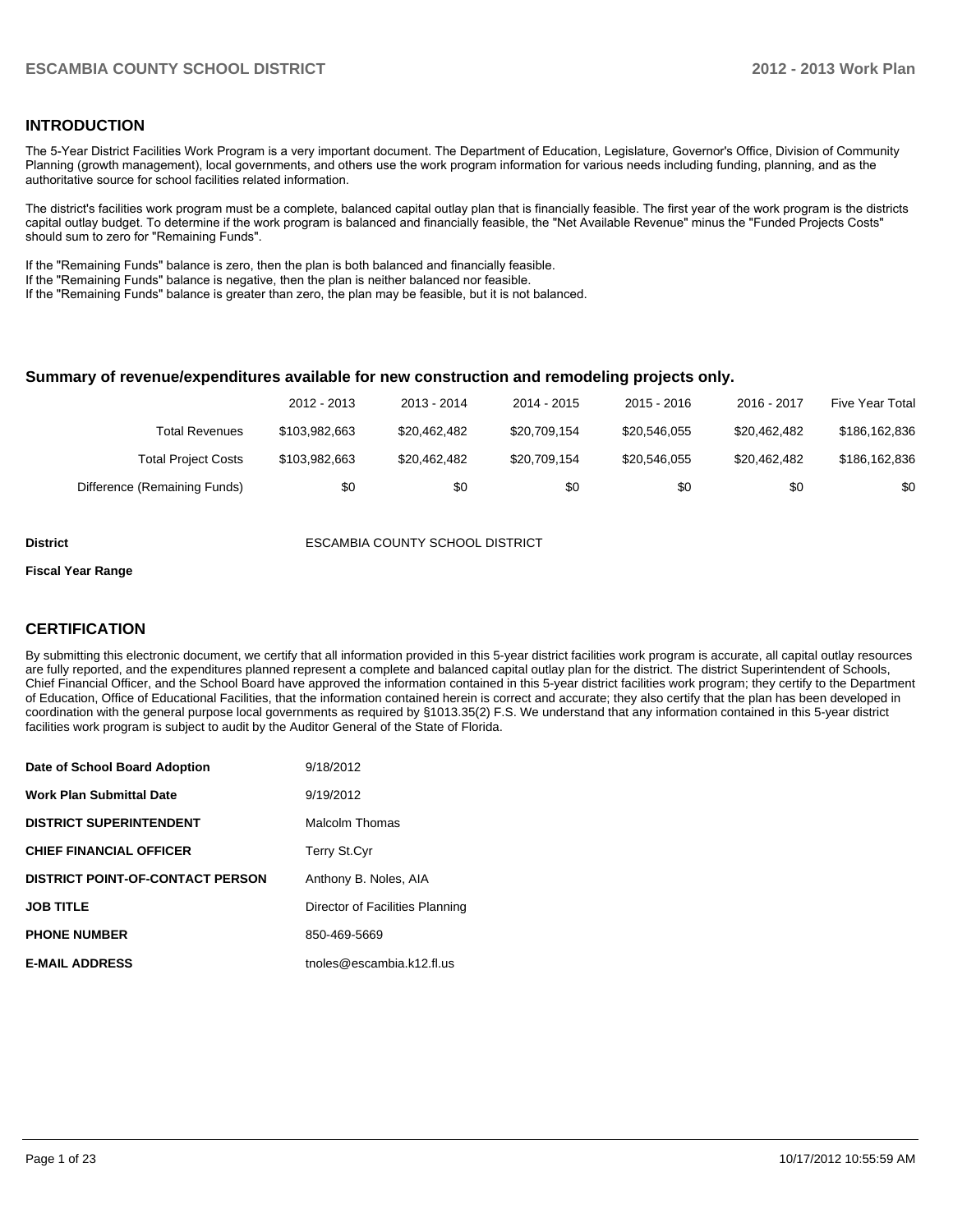# **Expenditures**

#### **Expenditure for Maintenance, Repair and Renovation from 1.50-Mills and PECO**

Annually, prior to the adoption of the district school budget, each school board must prepare a tentative district facilities work program that includes a schedule of major repair and renovation projects necessary to maintain the educational and ancillary facilities of the district.

|                                               | Item                                                                                                                                                                                                                                                                                                                                                                                                                                                                                                                                                                                                                                                                                                                                                                                                                                                                                                                                                                                                                                                                                                                                                                                                                                                                                                                                                                                                   | 2012 - 2013<br><b>Actual Budget</b> | 2013 - 2014<br>Projected | 2014 - 2015<br>Projected | 2015 - 2016<br>Projected | 2016 - 2017<br>Projected | <b>Total</b> |  |  |  |  |
|-----------------------------------------------|--------------------------------------------------------------------------------------------------------------------------------------------------------------------------------------------------------------------------------------------------------------------------------------------------------------------------------------------------------------------------------------------------------------------------------------------------------------------------------------------------------------------------------------------------------------------------------------------------------------------------------------------------------------------------------------------------------------------------------------------------------------------------------------------------------------------------------------------------------------------------------------------------------------------------------------------------------------------------------------------------------------------------------------------------------------------------------------------------------------------------------------------------------------------------------------------------------------------------------------------------------------------------------------------------------------------------------------------------------------------------------------------------------|-------------------------------------|--------------------------|--------------------------|--------------------------|--------------------------|--------------|--|--|--|--|
| <b>HVAC</b>                                   |                                                                                                                                                                                                                                                                                                                                                                                                                                                                                                                                                                                                                                                                                                                                                                                                                                                                                                                                                                                                                                                                                                                                                                                                                                                                                                                                                                                                        | \$0                                 | \$0                      | \$0                      | \$0                      | \$0                      | \$0          |  |  |  |  |
| Locations:                                    | No Locations for this expenditure.                                                                                                                                                                                                                                                                                                                                                                                                                                                                                                                                                                                                                                                                                                                                                                                                                                                                                                                                                                                                                                                                                                                                                                                                                                                                                                                                                                     |                                     |                          |                          |                          |                          |              |  |  |  |  |
| Flooring                                      |                                                                                                                                                                                                                                                                                                                                                                                                                                                                                                                                                                                                                                                                                                                                                                                                                                                                                                                                                                                                                                                                                                                                                                                                                                                                                                                                                                                                        | \$30,000                            | \$30,000                 | \$30,000                 | \$30,000                 | \$30,000                 | \$150,000    |  |  |  |  |
| Locations:                                    | A K SUTER ELEMENTARY, BELLVIEW ELEMENTARY, BELLVIEW MIDDLE, BEULAH ELEMENTARY, BLUE ANGELS ELEMENTARY,<br>BRATT ELEMENTARY, BRENTWOOD ELEMENTARY, BROWN BARGE MIDDLE, BROWN-BARGE ANNEX, C A WEIS ELEMENTARY,<br>CENTRAL WAREHOUSE, CORDOVA PARK ELEMENTARY, ENSLEY ELEMENTARY, ERNEST WARD MIDDLE, ESCAMBIA SENIOR HIGH,<br>ESCAMBIA WESTGATE CENTER, FERRY PASS ELEMENTARY, FERRY PASS MIDDLE, GEO STONE / W FL HI SCHOOL OF ADVANCED<br>TECHNOLOGY, HELLEN CARO ELEMENTARY, J E HALL EDUCATIONAL SERVICES CENTER, J H WORKMAN MIDDLE, J M TATE<br>SENIOR HIGH, JIM ALLEN ELEMENTARY, JIM C BAILEY MIDDLE, JUDY ANDREWS SCHOOL, L D MCARTHUR ELEMENTARY, LINCOLN<br>PARK ELEMENTARY, LONGLEAF ELEMENTARY, MCMILLAN PRE-K CENTER, MOLINO PARK ELEMENTARY, MONTCLAIR<br>ELEMENTARY, MYRTLE GROVE ELEMENTARY, N B COOK ELEMENTARY (NEW), NAVY POINT ELEMENTARY, NORTHVIEW SENIOR<br>HIGH, O J SEMMES ELEMENTARY, OAKCREST ELEMENTARY, PACE ADMINISTRATION OFFICE, PENSACOLA SENIOR HIGH, PINE<br>FOREST SENIOR HIGH, PINE MEADOW ELEMENTARY, PLEASANT GROVE ELEMENTARY, R C LIPSCOMB ELEMENTARY, RANSOM<br>MIDDLE, REINHARDT HOLM ELEMENTARY, ROY L HYATT ENVIRONMENTAL CENTER, SCENIC HEIGHTS ELEMENTARY, SHERWOOD<br>ELEMENTARY, W J WOODHAM MIDDLE SCHOOL, WARRINGTON ELEMENTARY, WARRINGTON MIDDLE, WASHINGTON SENIOR<br>HIGH, WEST PENSACOLA ELEMENTARY<br>\$0 <br>\$0<br>\$0<br>\$0<br>\$0<br>\$0 |                                     |                          |                          |                          |                          |              |  |  |  |  |
| Roofing                                       |                                                                                                                                                                                                                                                                                                                                                                                                                                                                                                                                                                                                                                                                                                                                                                                                                                                                                                                                                                                                                                                                                                                                                                                                                                                                                                                                                                                                        |                                     |                          |                          |                          |                          |              |  |  |  |  |
| Locations: No Locations for this expenditure. |                                                                                                                                                                                                                                                                                                                                                                                                                                                                                                                                                                                                                                                                                                                                                                                                                                                                                                                                                                                                                                                                                                                                                                                                                                                                                                                                                                                                        |                                     |                          |                          |                          |                          |              |  |  |  |  |
| Safety to Life                                |                                                                                                                                                                                                                                                                                                                                                                                                                                                                                                                                                                                                                                                                                                                                                                                                                                                                                                                                                                                                                                                                                                                                                                                                                                                                                                                                                                                                        | \$0                                 | \$0                      | \$0                      | \$0                      | \$0                      | \$0          |  |  |  |  |
|                                               | Locations: No Locations for this expenditure.                                                                                                                                                                                                                                                                                                                                                                                                                                                                                                                                                                                                                                                                                                                                                                                                                                                                                                                                                                                                                                                                                                                                                                                                                                                                                                                                                          |                                     |                          |                          |                          |                          |              |  |  |  |  |
| Fencing                                       |                                                                                                                                                                                                                                                                                                                                                                                                                                                                                                                                                                                                                                                                                                                                                                                                                                                                                                                                                                                                                                                                                                                                                                                                                                                                                                                                                                                                        | \$0                                 | \$0                      | \$0                      | \$0                      | \$0                      | \$0          |  |  |  |  |
| Locations:                                    | No Locations for this expenditure.                                                                                                                                                                                                                                                                                                                                                                                                                                                                                                                                                                                                                                                                                                                                                                                                                                                                                                                                                                                                                                                                                                                                                                                                                                                                                                                                                                     |                                     |                          |                          |                          |                          |              |  |  |  |  |
| Parking                                       |                                                                                                                                                                                                                                                                                                                                                                                                                                                                                                                                                                                                                                                                                                                                                                                                                                                                                                                                                                                                                                                                                                                                                                                                                                                                                                                                                                                                        | \$0                                 | \$0                      | \$0                      | \$0                      | \$0                      | \$0          |  |  |  |  |
| Locations:                                    | No Locations for this expenditure.                                                                                                                                                                                                                                                                                                                                                                                                                                                                                                                                                                                                                                                                                                                                                                                                                                                                                                                                                                                                                                                                                                                                                                                                                                                                                                                                                                     |                                     |                          |                          |                          |                          |              |  |  |  |  |
| Electrical                                    |                                                                                                                                                                                                                                                                                                                                                                                                                                                                                                                                                                                                                                                                                                                                                                                                                                                                                                                                                                                                                                                                                                                                                                                                                                                                                                                                                                                                        | \$0                                 | \$0                      | \$0                      | \$0                      | \$0                      | \$0          |  |  |  |  |
|                                               | Locations: No Locations for this expenditure.                                                                                                                                                                                                                                                                                                                                                                                                                                                                                                                                                                                                                                                                                                                                                                                                                                                                                                                                                                                                                                                                                                                                                                                                                                                                                                                                                          |                                     |                          |                          |                          |                          |              |  |  |  |  |
| Fire Alarm                                    |                                                                                                                                                                                                                                                                                                                                                                                                                                                                                                                                                                                                                                                                                                                                                                                                                                                                                                                                                                                                                                                                                                                                                                                                                                                                                                                                                                                                        | \$375,000                           | \$375,000                | \$375,000                | \$375,000                | \$375,000                | \$1,875,000  |  |  |  |  |
|                                               | Locations: A K SUTER ELEMENTARY, BELLVIEW ELEMENTARY, BELLVIEW MIDDLE, BEULAH ELEMENTARY, BLUE ANGELS ELEMENTARY,<br>BRATT ELEMENTARY, BRENTWOOD ELEMENTARY, BROWN BARGE MIDDLE, BROWN-BARGE ANNEX, C A WEIS ELEMENTARY,<br>CENTRAL WAREHOUSE, CORDOVA PARK ELEMENTARY, ENSLEY ELEMENTARY, ERNEST WARD MIDDLE, ESCAMBIA SENIOR HIGH,<br>ESCAMBIA WESTGATE CENTER, FERRY PASS ELEMENTARY, FERRY PASS MIDDLE, GEO STONE / W FL HI SCHOOL OF ADVANCED<br>TECHNOLOGY, HELLEN CARO ELEMENTARY, J E HALL EDUCATIONAL SERVICES CENTER, J H WORKMAN MIDDLE, J M TATE<br>SENIOR HIGH, JIM ALLEN ELEMENTARY, JIM C BAILEY MIDDLE, JUDY ANDREWS SCHOOL, L D MCARTHUR ELEMENTARY, LINCOLN<br>PARK ELEMENTARY, LONGLEAF ELEMENTARY, MCMILLAN PRE-K CENTER, MOLINO PARK ELEMENTARY, MONTCLAIR<br>ELEMENTARY, MYRTLE GROVE ELEMENTARY, N B COOK ELEMENTARY (NEW), NAVY POINT ELEMENTARY, NORTHVIEW SENIOR<br>HIGH, O J SEMMES ELEMENTARY, OAKCREST ELEMENTARY, PACE ADMINISTRATION OFFICE, PENSACOLA SENIOR HIGH, PINE<br>FOREST SENIOR HIGH, PINE MEADOW ELEMENTARY, PLEASANT GROVE ELEMENTARY, R C LIPSCOMB ELEMENTARY, RANSOM<br>MIDDLE, REINHARDT HOLM ELEMENTARY, ROY L HYATT ENVIRONMENTAL CENTER, SCENIC HEIGHTS ELEMENTARY, SHERWOOD<br>ELEMENTARY, W J WOODHAM MIDDLE SCHOOL, WARRINGTON ELEMENTARY, WARRINGTON MIDDLE, WASHINGTON SENIOR<br>HIGH, WEST PENSACOLA ELEMENTARY                                 |                                     |                          |                          |                          |                          |              |  |  |  |  |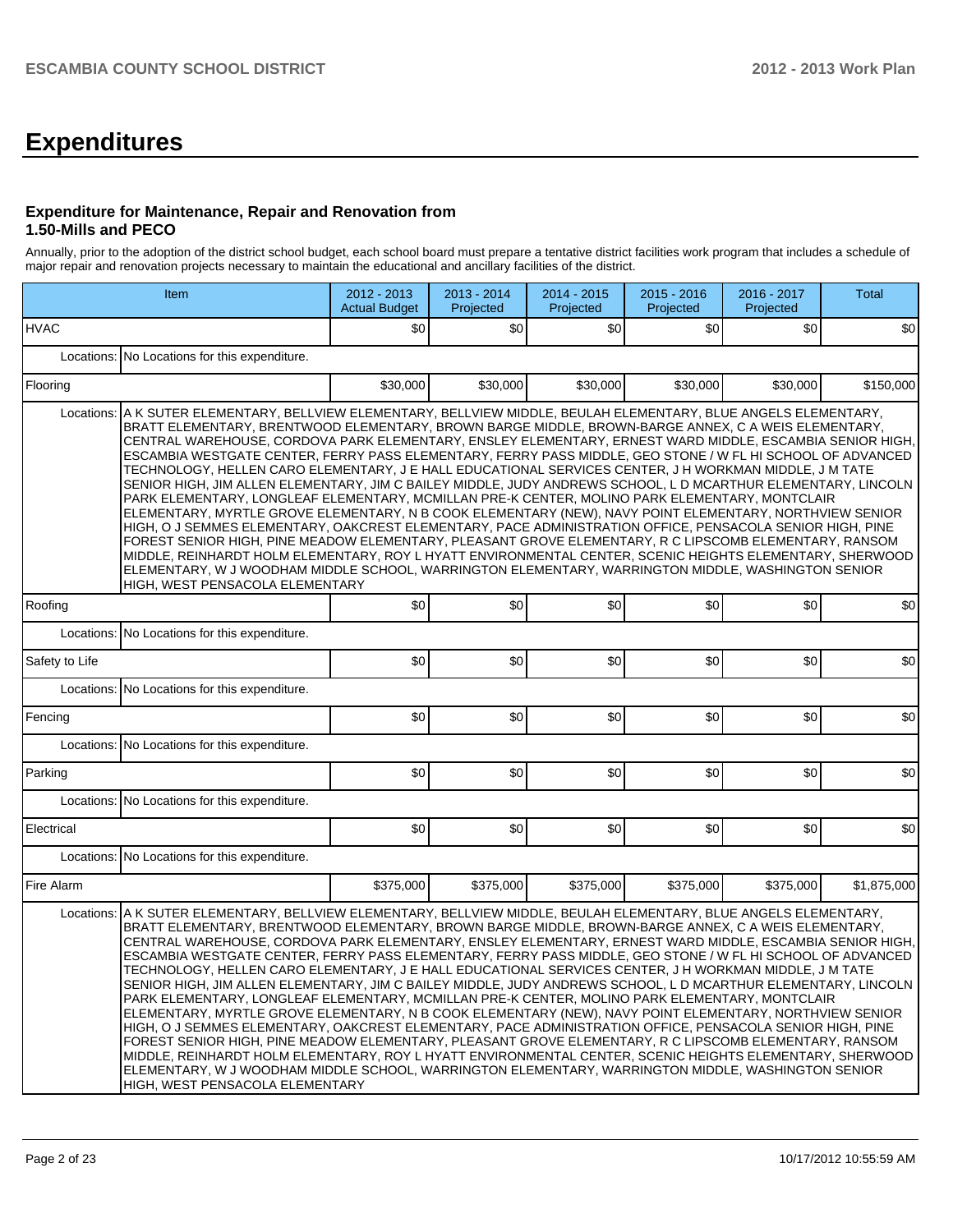| Telephone/Intercom System |                                                                                                                                                                                                                                                                                                                                                                                                                                                                                                                                                                                                                                                                                                                                                                                                                                                                                                                                                                                                                                                                                                                                                                                                                                                                                                                                                                     | \$0         | \$0         | \$0         | \$0         | \$0         | \$0         |
|---------------------------|---------------------------------------------------------------------------------------------------------------------------------------------------------------------------------------------------------------------------------------------------------------------------------------------------------------------------------------------------------------------------------------------------------------------------------------------------------------------------------------------------------------------------------------------------------------------------------------------------------------------------------------------------------------------------------------------------------------------------------------------------------------------------------------------------------------------------------------------------------------------------------------------------------------------------------------------------------------------------------------------------------------------------------------------------------------------------------------------------------------------------------------------------------------------------------------------------------------------------------------------------------------------------------------------------------------------------------------------------------------------|-------------|-------------|-------------|-------------|-------------|-------------|
|                           | Locations: No Locations for this expenditure.                                                                                                                                                                                                                                                                                                                                                                                                                                                                                                                                                                                                                                                                                                                                                                                                                                                                                                                                                                                                                                                                                                                                                                                                                                                                                                                       |             |             |             |             |             |             |
| Closed Circuit Television |                                                                                                                                                                                                                                                                                                                                                                                                                                                                                                                                                                                                                                                                                                                                                                                                                                                                                                                                                                                                                                                                                                                                                                                                                                                                                                                                                                     | \$0         | \$0         | \$0         | \$0         | \$0         | \$0         |
|                           | Locations: No Locations for this expenditure.                                                                                                                                                                                                                                                                                                                                                                                                                                                                                                                                                                                                                                                                                                                                                                                                                                                                                                                                                                                                                                                                                                                                                                                                                                                                                                                       |             |             |             |             |             |             |
| l Paint                   |                                                                                                                                                                                                                                                                                                                                                                                                                                                                                                                                                                                                                                                                                                                                                                                                                                                                                                                                                                                                                                                                                                                                                                                                                                                                                                                                                                     | \$644,442   | \$644,442   | \$644,442   | \$644,442   | \$644,442   | \$3,222,210 |
|                           | Locations: A K SUTER ELEMENTARY, BELLVIEW ELEMENTARY, BELLVIEW MIDDLE, BEULAH ELEMENTARY, BLUE ANGELS ELEMENTARY,<br>BRATT ELEMENTARY, BRENTWOOD ELEMENTARY, BROWN BARGE MIDDLE, BROWN-BARGE ANNEX, C A WEIS ELEMENTARY,<br>CENTRAL WAREHOUSE, CORDOVA PARK ELEMENTARY, ENSLEY ELEMENTARY, ERNEST WARD MIDDLE, ESCAMBIA SENIOR HIGH,<br>ESCAMBIA WESTGATE CENTER, FERRY PASS ELEMENTARY, FERRY PASS MIDDLE, GEO STONE / W FL HI SCHOOL OF ADVANCED<br>TECHNOLOGY, GLOBAL LEARNING ACADEMY, HELLEN CARO ELEMENTARY, J E HALL EDUCATIONAL SERVICES CENTER, J H<br>WORKMAN MIDDLE, J M TATE SENIOR HIGH, JIM ALLEN ELEMENTARY, JIM C BAILEY MIDDLE, JUDY ANDREWS SCHOOL, L D<br>MCARTHUR ELEMENTARY, LINCOLN PARK ELEMENTARY, LONGLEAF ELEMENTARY, MCMILLAN PRE-K CENTER, MOLINO PARK<br>ELEMENTARY, MONTCLAIR ELEMENTARY, MYRTLE GROVE ELEMENTARY, N B COOK ELEMENTARY (NEW), NAVY POINT<br>ELEMENTARY, NORTHVIEW SENIOR HIGH, O J SEMMES ELEMENTARY, OAKCREST ELEMENTARY, PACE ADMINISTRATION OFFICE,<br>PENSACOLA SENIOR HIGH, PINE FOREST SENIOR HIGH, PINE MEADOW ELEMENTARY, PLEASANT GROVE ELEMENTARY, RC<br>LIPSCOMB ELEMENTARY, RANSOM MIDDLE, REINHARDT HOLM ELEMENTARY, SCENIC HEIGHTS ELEMENTARY, SHERWOOD<br>ELEMENTARY, W J WOODHAM MIDDLE SCHOOL, WARRINGTON ELEMENTARY, WARRINGTON MIDDLE, WASHINGTON SENIOR<br><b>HIGH, WEST PENSACOLA ELEMENTARY</b> |             |             |             |             |             |             |
| Maintenance/Repair        |                                                                                                                                                                                                                                                                                                                                                                                                                                                                                                                                                                                                                                                                                                                                                                                                                                                                                                                                                                                                                                                                                                                                                                                                                                                                                                                                                                     | \$0         | \$0         | \$0         | \$0         | \$0         | \$0         |
|                           | Locations: No Locations for this expenditure.                                                                                                                                                                                                                                                                                                                                                                                                                                                                                                                                                                                                                                                                                                                                                                                                                                                                                                                                                                                                                                                                                                                                                                                                                                                                                                                       |             |             |             |             |             |             |
|                           | <b>Sub Total:</b>                                                                                                                                                                                                                                                                                                                                                                                                                                                                                                                                                                                                                                                                                                                                                                                                                                                                                                                                                                                                                                                                                                                                                                                                                                                                                                                                                   | \$1,049,442 | \$1,049,442 | \$1,049,442 | \$1,049,442 | \$1,049,442 | \$5,247,210 |

| PECO Maintenance Expenditures | ا 30        | \$0         | \$1.415.468 | \$1,659,234 | \$1,832,137 | \$4,906,839 |
|-------------------------------|-------------|-------------|-------------|-------------|-------------|-------------|
| 1.50 Mill Sub Total: I        | \$1.731.942 | \$1.461.942 | \$46,474    | (S197.292)  | (\$370,195) | \$2,672,871 |

|                                                                                                                                                                                                                                                                                                                                                              | Other Items                                                                                                                                                                                                                                                                                                                                                                                                                                                                                                                                                                                                                                                                                                                                                                                                                                                                                                                                                                                                                                                                                                                                                                                                                                                                                                                                                                                     | $2012 - 2013$<br><b>Actual Budget</b> | $2013 - 2014$<br>Projected | $2014 - 2015$<br>Projected | $2015 - 2016$<br>Projected | 2016 - 2017<br>Projected | Total     |  |  |
|--------------------------------------------------------------------------------------------------------------------------------------------------------------------------------------------------------------------------------------------------------------------------------------------------------------------------------------------------------------|-------------------------------------------------------------------------------------------------------------------------------------------------------------------------------------------------------------------------------------------------------------------------------------------------------------------------------------------------------------------------------------------------------------------------------------------------------------------------------------------------------------------------------------------------------------------------------------------------------------------------------------------------------------------------------------------------------------------------------------------------------------------------------------------------------------------------------------------------------------------------------------------------------------------------------------------------------------------------------------------------------------------------------------------------------------------------------------------------------------------------------------------------------------------------------------------------------------------------------------------------------------------------------------------------------------------------------------------------------------------------------------------------|---------------------------------------|----------------------------|----------------------------|----------------------------|--------------------------|-----------|--|--|
| Door Replacement Cycle                                                                                                                                                                                                                                                                                                                                       |                                                                                                                                                                                                                                                                                                                                                                                                                                                                                                                                                                                                                                                                                                                                                                                                                                                                                                                                                                                                                                                                                                                                                                                                                                                                                                                                                                                                 | \$25,000                              | \$25,000                   | \$25,000                   | \$25,000                   | \$25,000                 | \$125,000 |  |  |
|                                                                                                                                                                                                                                                                                                                                                              | Locations A K SUTER ELEMENTARY, BELLVIEW ELEMENTARY, BELLVIEW MIDDLE, BEULAH ELEMENTARY, BLUE ANGELS ELEMENTARY,<br>BRATT ELEMENTARY, BRENTWOOD ELEMENTARY, BROWN BARGE MIDDLE, BROWN-BARGE ANNEX, C A WEIS ELEMENTARY,<br>CENTRAL WAREHOUSE, CORDOVA PARK ELEMENTARY, ENSLEY ELEMENTARY, ERNEST WARD MIDDLE, ESCAMBIA SENIOR<br>HIGH, ESCAMBIA WESTGATE CENTER, FERRY PASS ELEMENTARY, FERRY PASS MIDDLE, GEO STONE / W FL HI SCHOOL OF<br>ADVANCED TECHNOLOGY, GLOBAL LEARNING ACADEMY, HELLEN CARO ELEMENTARY, J E HALL EDUCATIONAL SERVICES<br>CENTER, J H WORKMAN MIDDLE, J M TATE SENIOR HIGH, JIM ALLEN ELEMENTARY, JIM C BAILEY MIDDLE, JUDY ANDREWS<br>SCHOOL, L D MCARTHUR ELEMENTARY, LINCOLN PARK ELEMENTARY, LONGLEAF ELEMENTARY, MCMILLAN PRE-K CENTER,<br>MOLINO PARK ELEMENTARY, MONTCLAIR ELEMENTARY, MYRTLE GROVE ELEMENTARY, N B COOK ELEMENTARY (NEW), NAVY<br>IPOINT ELEMENTARY. NORTHVIEW SENIOR HIGH. O J SEMMES ELEMENTARY. OAKCREST ELEMENTARY. PACE<br>ADMINISTRATION OFFICE, PENSACOLA SENIOR HIGH, PINE FOREST SENIOR HIGH, PINE MEADOW ELEMENTARY, PLEASANT<br>GROVE ELEMENTARY, R C LIPSCOMB ELEMENTARY, RANSOM MIDDLE, REINHARDT HOLM ELEMENTARY, ROY L HYATT<br>ENVIRONMENTAL CENTER, SCENIC HEIGHTS ELEMENTARY, SHERWOOD ELEMENTARY, W J WOODHAM MIDDLE SCHOOL,<br>WARRINGTON ELEMENTARY, WARRINGTON MIDDLE, WASHINGTON SENIOR HIGH, WEST PENSACOLA ELEMENTARY |                                       |                            |                            |                            |                          |           |  |  |
| Bleacher Repair and Replace Cycle                                                                                                                                                                                                                                                                                                                            |                                                                                                                                                                                                                                                                                                                                                                                                                                                                                                                                                                                                                                                                                                                                                                                                                                                                                                                                                                                                                                                                                                                                                                                                                                                                                                                                                                                                 | \$20,000                              | \$20,000                   | \$20,000                   | \$20,000                   | \$20,000                 | \$100,000 |  |  |
| Locations BELLVIEW MIDDLE, BROWN BARGE MIDDLE, ERNEST WARD MIDDLE, ESCAMBIA SENIOR HIGH, FERRY PASS MIDDLE, GEO<br>STONE / W FL HI SCHOOL OF ADVANCED TECHNOLOGY, J H WORKMAN MIDDLE, J M TATE SENIOR HIGH, PENSACOLA SENIOR<br>HIGH, PINE FOREST SENIOR HIGH, RANSOM MIDDLE, W J WOODHAM MIDDLE SCHOOL, WARRINGTON MIDDLE, WASHINGTON<br><b>SENIOR HIGH</b> |                                                                                                                                                                                                                                                                                                                                                                                                                                                                                                                                                                                                                                                                                                                                                                                                                                                                                                                                                                                                                                                                                                                                                                                                                                                                                                                                                                                                 |                                       |                            |                            |                            |                          |           |  |  |
| District Wide Preventative Maintenance                                                                                                                                                                                                                                                                                                                       |                                                                                                                                                                                                                                                                                                                                                                                                                                                                                                                                                                                                                                                                                                                                                                                                                                                                                                                                                                                                                                                                                                                                                                                                                                                                                                                                                                                                 | \$120,000                             | \$120,000                  | \$120,000                  | \$120,000                  | \$120,000                | \$600,000 |  |  |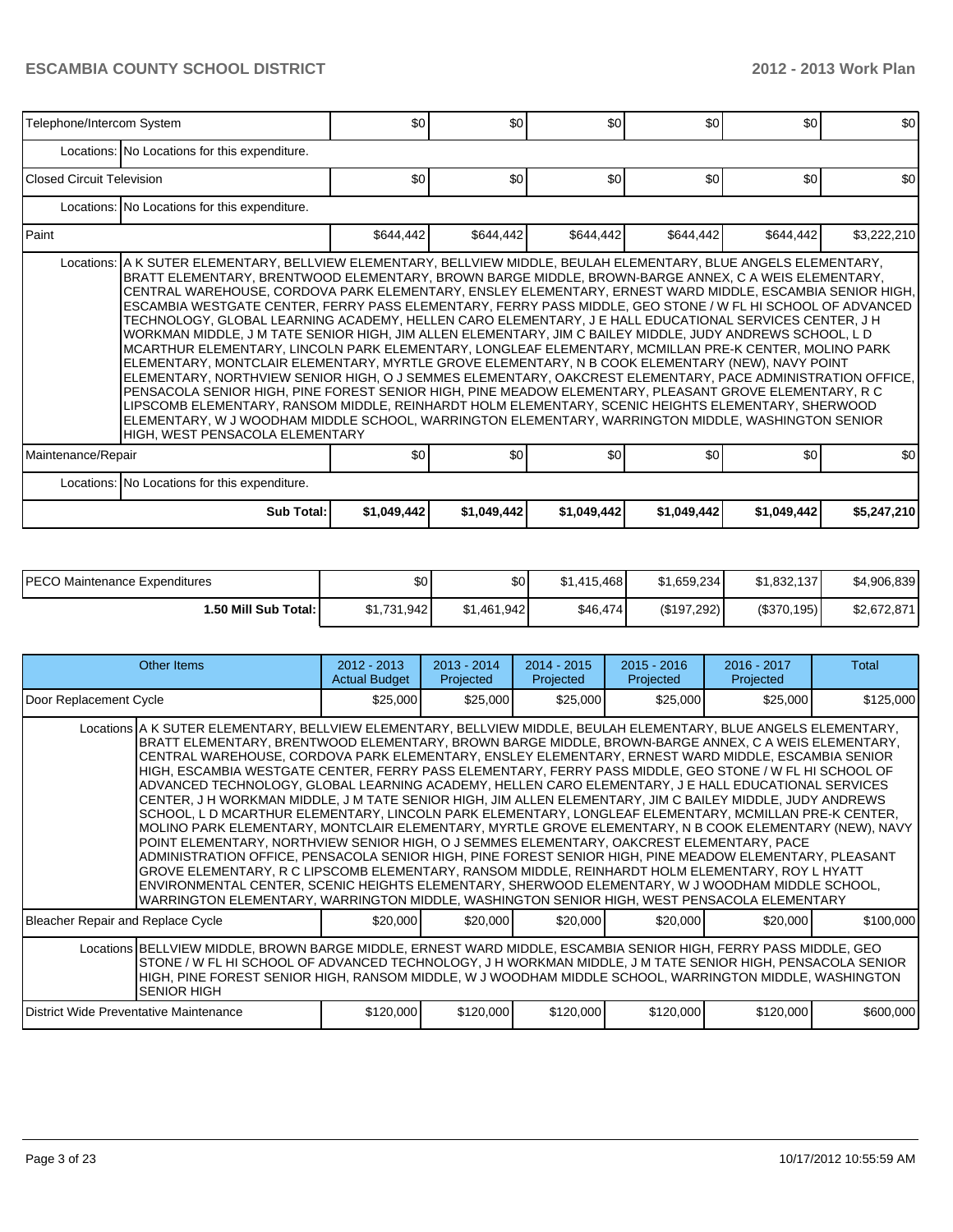|                                                      | Locations A K SUTER ELEMENTARY, BELLVIEW ELEMENTARY, BELLVIEW MIDDLE, BEULAH ELEMENTARY, BLUE ANGELS ELEMENTARY,<br>BRATT ELEMENTARY, BRENTWOOD ELEMENTARY, BROWN BARGE MIDDLE, BROWN-BARGE ANNEX, C A WEIS ELEMENTARY,<br>CENTRAL WAREHOUSE, CORDOVA PARK ELEMENTARY, ENSLEY ELEMENTARY, ERNEST WARD MIDDLE, ESCAMBIA SENIOR<br>HIGH, ESCAMBIA WESTGATE CENTER, FERRY PASS ELEMENTARY, FERRY PASS MIDDLE, GEO STONE / W FL HI SCHOOL OF<br>ADVANCED TECHNOLOGY, GLOBAL LEARNING ACADEMY, HELLEN CARO ELEMENTARY, J E HALL EDUCATIONAL SERVICES<br>CENTER, J H WORKMAN MIDDLE, J M TATE SENIOR HIGH, JIM ALLEN ELEMENTARY, JIM C BAILEY MIDDLE, JUDY ANDREWS<br>SCHOOL, L D MCARTHUR ELEMENTARY, LINCOLN PARK ELEMENTARY, LONGLEAF ELEMENTARY, MCMILLAN PRE-K CENTER,<br>MOLINO PARK ELEMENTARY, MONTCLAIR ELEMENTARY, MYRTLE GROVE ELEMENTARY, N B COOK ELEMENTARY (NEW), NAVY<br>POINT ELEMENTARY, NORTHVIEW SENIOR HIGH, O J SEMMES ELEMENTARY, OAKCREST ELEMENTARY, PACE<br>ADMINISTRATION OFFICE, PENSACOLA SENIOR HIGH, PINE FOREST SENIOR HIGH, PINE MEADOW ELEMENTARY, PLEASANT<br>GROVE ELEMENTARY, R C LIPSCOMB ELEMENTARY, RANSOM MIDDLE, REINHARDT HOLM ELEMENTARY, ROY L HYATT<br>ENVIRONMENTAL CENTER, SCENIC HEIGHTS ELEMENTARY, SHERWOOD ELEMENTARY, W J WOODHAM MIDDLE SCHOOL,<br>WARRINGTON ELEMENTARY, WARRINGTON MIDDLE, WASHINGTON SENIOR HIGH, WEST PENSACOLA ELEMENTARY |           |           |           |           |           |           |
|------------------------------------------------------|------------------------------------------------------------------------------------------------------------------------------------------------------------------------------------------------------------------------------------------------------------------------------------------------------------------------------------------------------------------------------------------------------------------------------------------------------------------------------------------------------------------------------------------------------------------------------------------------------------------------------------------------------------------------------------------------------------------------------------------------------------------------------------------------------------------------------------------------------------------------------------------------------------------------------------------------------------------------------------------------------------------------------------------------------------------------------------------------------------------------------------------------------------------------------------------------------------------------------------------------------------------------------------------------------------------------------------------------------------------------------------------------|-----------|-----------|-----------|-----------|-----------|-----------|
| Relocatable Classroom Relocation, Set-up & Utilities |                                                                                                                                                                                                                                                                                                                                                                                                                                                                                                                                                                                                                                                                                                                                                                                                                                                                                                                                                                                                                                                                                                                                                                                                                                                                                                                                                                                                | \$90,000  | \$90,000  | \$90,000  | \$90,000  | \$90,000  | \$450,000 |
|                                                      | Locations A K SUTER ELEMENTARY, BELLVIEW ELEMENTARY, BELLVIEW MIDDLE, BEULAH ELEMENTARY, BLUE ANGELS ELEMENTARY,<br>BRATT ELEMENTARY, BRENTWOOD ELEMENTARY, BROWN BARGE MIDDLE, C A WEIS ELEMENTARY, CORDOVA PARK<br>ELEMENTARY, ENSLEY ELEMENTARY, ERNEST WARD MIDDLE, ESCAMBIA SENIOR HIGH, ESCAMBIA WESTGATE CENTER,<br>FERRY PASS ELEMENTARY, FERRY PASS MIDDLE, GEO STONE / W FL HI SCHOOL OF ADVANCED TECHNOLOGY, GLOBAL<br>LEARNING ACADEMY, HELLEN CARO ELEMENTARY, J H WORKMAN MIDDLE, J M TATE SENIOR HIGH, JIM ALLEN ELEMENTARY,<br>JIM C BAILEY MIDDLE, JUDY ANDREWS SCHOOL, L D MCARTHUR ELEMENTARY, LINCOLN PARK ELEMENTARY, LONGLEAF<br>ELEMENTARY, MCMILLAN PRE-K CENTER, MOLINO PARK ELEMENTARY, MONTCLAIR ELEMENTARY, MYRTLE GROVE<br>ELEMENTARY, N B COOK ELEMENTARY (NEW), NAVY POINT ELEMENTARY, NORTHVIEW SENIOR HIGH, O J SEMMES<br>ELEMENTARY, OAKCREST ELEMENTARY, PENSACOLA SENIOR HIGH, PINE FOREST SENIOR HIGH, PINE MEADOW<br>ELEMENTARY, PLEASANT GROVE ELEMENTARY, R C LIPSCOMB ELEMENTARY, RANSOM MIDDLE, REINHARDT HOLM<br>ELEMENTARY, ROY L HYATT ENVIRONMENTAL CENTER, SCENIC HEIGHTS ELEMENTARY, SHERWOOD ELEMENTARY, W J<br>WOODHAM MIDDLE SCHOOL, WARRINGTON ELEMENTARY, WARRINGTON MIDDLE, WASHINGTON SENIOR HIGH, WEST<br>PENSACOLA ELEMENTARY                                                                                                         |           |           |           |           |           |           |
| Asbestos/Hazardous Materials/Indoor Air Quality      |                                                                                                                                                                                                                                                                                                                                                                                                                                                                                                                                                                                                                                                                                                                                                                                                                                                                                                                                                                                                                                                                                                                                                                                                                                                                                                                                                                                                | \$42,500  | \$42,500  | \$42,500  | \$42,500  | \$42,500  | \$212,500 |
|                                                      | Locations A K SUTER ELEMENTARY, BELLVIEW ELEMENTARY, BELLVIEW MIDDLE, BEULAH ELEMENTARY, BLUE ANGELS ELEMENTARY,<br>BRATT ELEMENTARY, BRENTWOOD ELEMENTARY, BROWN BARGE MIDDLE, BROWN-BARGE ANNEX, C A WEIS ELEMENTARY,<br>CENTRAL WAREHOUSE, CORDOVA PARK ELEMENTARY, ENSLEY ELEMENTARY, ERNEST WARD MIDDLE, ESCAMBIA SENIOR<br>HIGH, ESCAMBIA WESTGATE CENTER, FERRY PASS ELEMENTARY, FERRY PASS MIDDLE, GEO STONE / W FL HI SCHOOL OF<br>ADVANCED TECHNOLOGY, GLOBAL LEARNING ACADEMY, HELLEN CARO ELEMENTARY, J E HALL EDUCATIONAL SERVICES<br>CENTER, J H WORKMAN MIDDLE, J M TATE SENIOR HIGH, JIM ALLEN ELEMENTARY, JIM C BAILEY MIDDLE, JUDY ANDREWS<br>SCHOOL, L D MCARTHUR ELEMENTARY, LINCOLN PARK ELEMENTARY, LONGLEAF ELEMENTARY, MCMILLAN PRE-K CENTER,<br>MOLINO PARK ELEMENTARY, MONTCLAIR ELEMENTARY, MYRTLE GROVE ELEMENTARY, N B COOK ELEMENTARY (NEW), NAVY<br>POINT ELEMENTARY, NORTHVIEW SENIOR HIGH, O J SEMMES ELEMENTARY, OAKCREST ELEMENTARY, PACE<br>ADMINISTRATION OFFICE, PENSACOLA SENIOR HIGH, PINE FOREST SENIOR HIGH, PINE MEADOW ELEMENTARY, PLEASANT<br>GROVE ELEMENTARY, R C LIPSCOMB ELEMENTARY, RANSOM MIDDLE, REINHARDT HOLM ELEMENTARY, ROY L HYATT<br>ENVIRONMENTAL CENTER, SCENIC HEIGHTS ELEMENTARY, SHERWOOD ELEMENTARY, W J WOODHAM MIDDLE SCHOOL,<br>WARRINGTON ELEMENTARY, WARRINGTON MIDDLE, WASHINGTON SENIOR HIGH, WEST PENSACOLA ELEMENTARY |           |           |           |           |           |           |
| Relocatable Classroom Renovations                    |                                                                                                                                                                                                                                                                                                                                                                                                                                                                                                                                                                                                                                                                                                                                                                                                                                                                                                                                                                                                                                                                                                                                                                                                                                                                                                                                                                                                | \$15,000  | \$15,000  | \$15,000  | \$15,000  | \$15,000  | \$75,000  |
|                                                      | Locations A K SUTER ELEMENTARY, BELLVIEW ELEMENTARY, BELLVIEW MIDDLE, BEULAH ELEMENTARY, BLUE ANGELS ELEMENTARY,<br>BRATT ELEMENTARY, BRENTWOOD ELEMENTARY, BROWN BARGE MIDDLE, C A WEIS ELEMENTARY, CORDOVA PARK<br>ELEMENTARY, ENSLEY ELEMENTARY, ERNEST WARD MIDDLE, ESCAMBIA SENIOR HIGH, ESCAMBIA WESTGATE CENTER,<br>FERRY PASS ELEMENTARY, FERRY PASS MIDDLE, GEO STONE / W FL HI SCHOOL OF ADVANCED TECHNOLOGY, GLOBAL<br>LEARNING ACADEMY, HELLEN CARO ELEMENTARY, J H WORKMAN MIDDLE, J M TATE SENIOR HIGH, JIM ALLEN ELEMENTARY,<br>JIM C BAILEY MIDDLE, JUDY ANDREWS SCHOOL, L D MCARTHUR ELEMENTARY, LINCOLN PARK ELEMENTARY, LONGLEAF<br>ELEMENTARY, MCMILLAN PRE-K CENTER, MOLINO PARK ELEMENTARY, MONTCLAIR ELEMENTARY, MYRTLE GROVE<br>ELEMENTARY, N B COOK ELEMENTARY (NEW), NAVY POINT ELEMENTARY, NORTHVIEW SENIOR HIGH, O J SEMMES<br>ELEMENTARY, OAKCREST ELEMENTARY, PENSACOLA SENIOR HIGH, PINE FOREST SENIOR HIGH, PINE MEADOW<br>ELEMENTARY, PLEASANT GROVE ELEMENTARY, R C LIPSCOMB ELEMENTARY, RANSOM MIDDLE, REINHARDT HOLM<br>ELEMENTARY, ROY L HYATT ENVIRONMENTAL CENTER, SCENIC HEIGHTS ELEMENTARY, SHERWOOD ELEMENTARY, W J<br>WOODHAM MIDDLE SCHOOL, WARRINGTON ELEMENTARY, WARRINGTON MIDDLE, WASHINGTON SENIOR HIGH, WEST<br>PENSACOLA ELEMENTARY                                                                                                         |           |           |           |           |           |           |
| Energy Management DDC Controls                       |                                                                                                                                                                                                                                                                                                                                                                                                                                                                                                                                                                                                                                                                                                                                                                                                                                                                                                                                                                                                                                                                                                                                                                                                                                                                                                                                                                                                | \$100,000 | \$100,000 | \$100,000 | \$100,000 | \$100,000 | \$500,000 |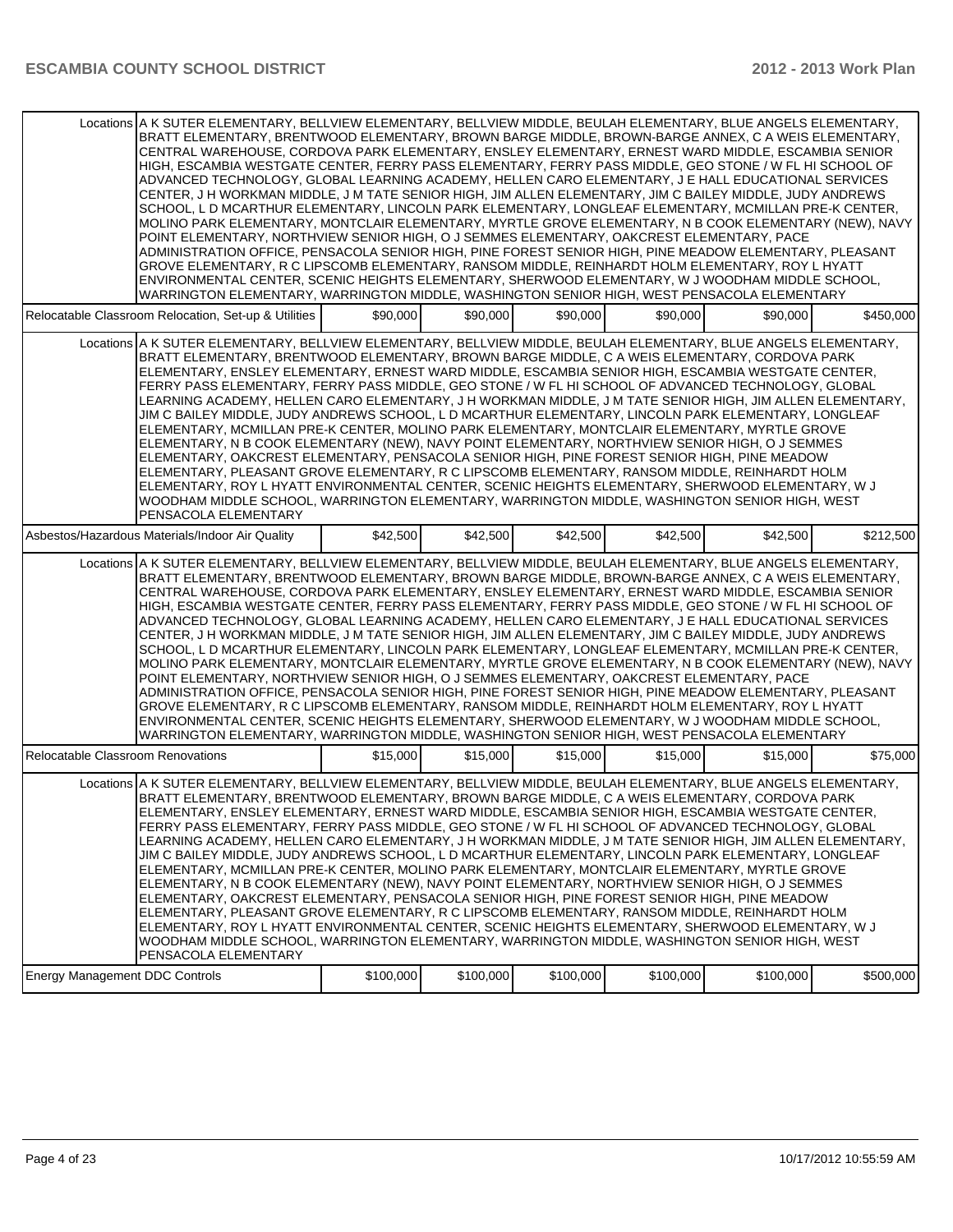|                                                                                                         | Locations A K SUTER ELEMENTARY, BELLVIEW ELEMENTARY, BELLVIEW MIDDLE, BEULAH ELEMENTARY, BLUE ANGELS ELEMENTARY,                                                                                               |             |                  |             |                  |                  |             |  |  |  |
|---------------------------------------------------------------------------------------------------------|----------------------------------------------------------------------------------------------------------------------------------------------------------------------------------------------------------------|-------------|------------------|-------------|------------------|------------------|-------------|--|--|--|
|                                                                                                         | BRATT ELEMENTARY, BRENTWOOD ELEMENTARY, BROWN BARGE MIDDLE, BROWN-BARGE ANNEX, C A WEIS ELEMENTARY,<br>CENTRAL WAREHOUSE, CORDOVA PARK ELEMENTARY, ENSLEY ELEMENTARY, ERNEST WARD MIDDLE, ESCAMBIA SENIOR      |             |                  |             |                  |                  |             |  |  |  |
|                                                                                                         | HIGH, ESCAMBIA WESTGATE CENTER, FERRY PASS ELEMENTARY, FERRY PASS MIDDLE, GEO STONE / W FL HI SCHOOL OF                                                                                                        |             |                  |             |                  |                  |             |  |  |  |
|                                                                                                         | ADVANCED TECHNOLOGY, GLOBAL LEARNING ACADEMY, HELLEN CARO ELEMENTARY, J E HALL EDUCATIONAL SERVICES                                                                                                            |             |                  |             |                  |                  |             |  |  |  |
|                                                                                                         | CENTER, J H WORKMAN MIDDLE, J M TATE SENIOR HIGH, JIM ALLEN ELEMENTARY, JIM C BAILEY MIDDLE, JUDY ANDREWS                                                                                                      |             |                  |             |                  |                  |             |  |  |  |
|                                                                                                         | SCHOOL, LD MCARTHUR ELEMENTARY, LINCOLN PARK ELEMENTARY, LONGLEAF ELEMENTARY, MCMILLAN PRE-K CENTER,<br>MOLINO PARK ELEMENTARY, MONTCLAIR ELEMENTARY, MYRTLE GROVE ELEMENTARY, N B COOK ELEMENTARY (NEW), NAVY |             |                  |             |                  |                  |             |  |  |  |
|                                                                                                         | POINT ELEMENTARY, NORTHVIEW SENIOR HIGH, O J SEMMES ELEMENTARY, OAKCREST ELEMENTARY, PACE                                                                                                                      |             |                  |             |                  |                  |             |  |  |  |
| ADMINISTRATION OFFICE, PENSACOLA SENIOR HIGH, PINE FOREST SENIOR HIGH, PINE MEADOW ELEMENTARY, PLEASANT |                                                                                                                                                                                                                |             |                  |             |                  |                  |             |  |  |  |
|                                                                                                         | GROVE ELEMENTARY, R C LIPSCOMB ELEMENTARY, RANSOM MIDDLE, REINHARDT HOLM ELEMENTARY, ROY L HYATT                                                                                                               |             |                  |             |                  |                  |             |  |  |  |
|                                                                                                         | ENVIRONMENTAL CENTER, SCENIC HEIGHTS ELEMENTARY, SHERWOOD ELEMENTARY, W J WOODHAM MIDDLE SCHOOL,                                                                                                               |             |                  |             |                  |                  |             |  |  |  |
|                                                                                                         | WARRINGTON ELEMENTARY, WARRINGTON MIDDLE, WASHINGTON SENIOR HIGH, WEST PENSACOLA ELEMENTARY                                                                                                                    |             |                  |             |                  |                  |             |  |  |  |
| Fire Damage                                                                                             |                                                                                                                                                                                                                | \$100,000   | \$0              | \$0         | \$0              | \$0              | \$100,000   |  |  |  |
|                                                                                                         | Locations ESCAMBIA SENIOR HIGH                                                                                                                                                                                 |             |                  |             |                  |                  |             |  |  |  |
| Concrete Repairs/Transportation                                                                         |                                                                                                                                                                                                                | \$70,000    | \$0              | \$0         | \$0 <sub>1</sub> | \$0              | \$70,000    |  |  |  |
|                                                                                                         | Locations J E HALL EDUCATIONAL SERVICES CENTER                                                                                                                                                                 |             |                  |             |                  |                  |             |  |  |  |
| Security Improvements                                                                                   |                                                                                                                                                                                                                | \$100,000   | \$0 <sub>l</sub> | \$0         | \$0 <sub>1</sub> | \$0 <sub>1</sub> | \$100,000   |  |  |  |
|                                                                                                         | Locations J E HALL EDUCATIONAL SERVICES CENTER                                                                                                                                                                 |             |                  |             |                  |                  |             |  |  |  |
|                                                                                                         | Total:                                                                                                                                                                                                         | \$1,731,942 | \$1,461,942      | \$1,461,942 | \$1,461,942      | \$1,461,942      | \$7,579,710 |  |  |  |

### **Local 1.50 Mill Expenditure For Maintenance, Repair and Renovation**

Anticipated expenditures expected from local funding sources over the years covered by the current work plan.

| Item                                                         | 2012 - 2013<br><b>Actual Budget</b> | $2013 - 2014$<br>Projected | 2014 - 2015<br>Projected | 2015 - 2016<br>Projected | 2016 - 2017<br>Projected | <b>Total</b>  |
|--------------------------------------------------------------|-------------------------------------|----------------------------|--------------------------|--------------------------|--------------------------|---------------|
| Remaining Maint and Repair from 1.5 Mills                    | \$1,731,942                         | \$1,461,942                | \$46,474                 | (\$197,292)              | (\$370,195)              | \$2,672,871   |
| Maintenance/Repair Salaries                                  | \$0                                 | \$0                        | \$0                      | \$0                      | \$0                      | \$0           |
| <b>School Bus Purchases</b>                                  | \$2,110,000                         | \$2,600,000                | \$3,800,000              | \$4,300,000              | \$4,700,000              | \$17,510,000  |
| Other Vehicle Purchases                                      | \$110,000                           | \$0                        | \$110,000                | \$130,000                | \$130,000                | \$480,000     |
| Capital Outlay Equipment                                     | \$2,796,974                         | \$3,010,628                | \$3,444,606              | \$3,501,809              | \$3,613,151              | \$16,367,168  |
| Rent/Lease Payments                                          | \$0                                 | \$0                        | \$0                      | \$0                      | \$0                      | \$0           |
| <b>COP Debt Service</b>                                      | \$5,000,000                         | \$5,000,000                | \$5,000,000              | \$5,000,000              | \$5,000,000              | \$25,000,000  |
| Rent/Lease Relocatables                                      | \$0                                 | \$0                        | \$0                      | \$0                      | \$0                      | \$0           |
| <b>Environmental Problems</b>                                | \$0                                 | \$0                        | \$0                      | \$0                      | \$0                      | \$0           |
| ls.1011.14 Debt Service                                      | \$0                                 | \$0                        | \$0                      | \$0                      | \$0                      | \$0           |
| Special Facilities Construction Account                      | \$0                                 | \$0                        | \$0                      | \$0                      | \$0                      | \$0           |
| Premiums for Property Casualty Insurance - 1011.71<br>(4a,b) | \$0                                 | \$0                        | \$0                      | \$0                      | \$0                      | \$0           |
| Qualified School Construction Bonds (QSCB)                   | \$0                                 | \$0                        | \$0                      | \$0                      | \$0                      | \$0           |
| Qualified Zone Academy Bonds (QZAB)                          | \$0                                 | \$0                        | \$0                      | \$0                      | \$0                      | \$0           |
| Maintenance Transfer                                         | \$6,628,066                         | \$6,628,066                | \$6,628,066              | \$6,628,066              | \$6,628,066              | \$33,140,330  |
| <b>Property Insurance</b>                                    | \$3,200,000                         | \$3,200,000                | \$3,200,000              | \$3,200,000              | \$3,200,000              | \$16,000,000  |
| <b>Local Expenditure Totals:</b>                             | \$21,576,982                        | \$21,900,636               | \$22,229,146             | \$22,562,583             | \$22,901,022             | \$111,170,369 |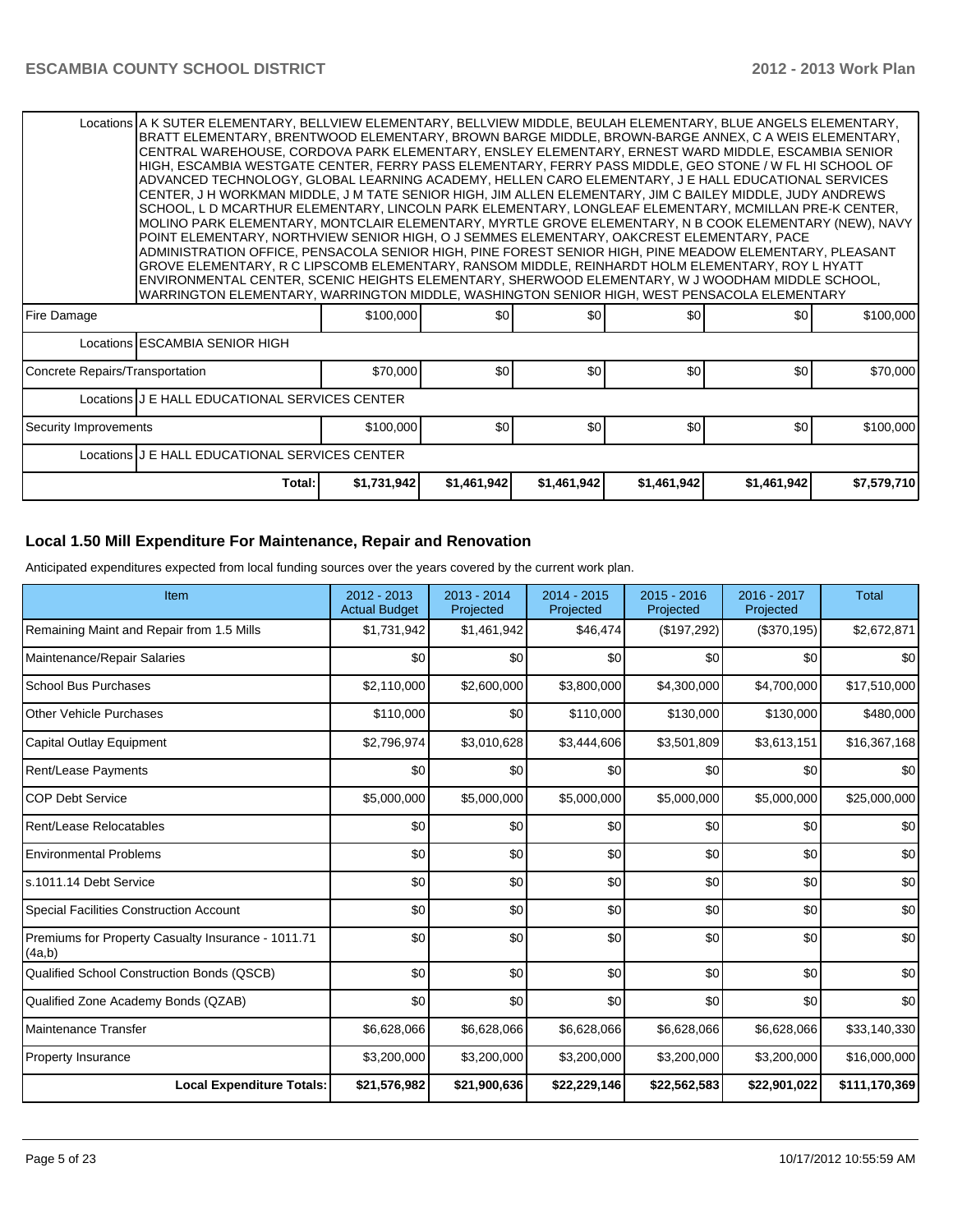## **Revenue**

#### **1.50 Mill Revenue Source**

Schedule of Estimated Capital Outlay Revenue from each currently approved source which is estimated to be available for expenditures on the projects included in the tentative district facilities work program. All amounts are NET after considering carryover balances, interest earned, new COP's, 1011.14 and 1011.15 loans, etc. Districts cannot use 1.5-Mill funds for salaries except for those explicitly associated with maintenance/repair projects. (1011.71 (5), F.S.)

| Item                                                                             | Fund | $2012 - 2013$<br><b>Actual Value</b> | $2013 - 2014$<br>Projected | $2014 - 2015$<br>Projected | $2015 - 2016$<br>Projected | 2016 - 2017<br>Projected | Total            |
|----------------------------------------------------------------------------------|------|--------------------------------------|----------------------------|----------------------------|----------------------------|--------------------------|------------------|
| (1) Non-exempt property<br>assessed valuation                                    |      | \$14,984,014,979                     | \$15,208,775,204           | \$15,436,906,832           | \$15,668,460,434           | \$15,903,487,341         | \$77,201,644,790 |
| (2) The Millege projected for<br>discretionary capital outlay per<br>ls.1011.71  |      | 1.50                                 | 1.50                       | 1.50 <sub>1</sub>          | 1.50                       | 1.50                     |                  |
| (3) Full value of the 1.50-Mill<br>discretionary capital outlay per<br>s.1011.71 |      | \$25,173,145                         | \$25,550,742               | \$25,934,003               | \$26,323,014               | \$26.717.859             | \$129,698,763    |
| $(4)$ Value of the portion of the 1.50<br>-Mill ACTUALLY levied                  | 370  | \$21,576,982                         | \$21,900,636               | \$22,229,146               | \$22,562,583               | \$22,901,022             | \$111,170,369    |
| $(5)$ Difference of lines $(3)$ and $(4)$                                        |      | \$3,596,163                          | \$3,650,106                | \$3,704,857                | \$3,760,431                | \$3,816,837              | \$18,528,394     |

#### **PECO Revenue Source**

The figure in the row designated "PECO Maintenance" will be subtracted from funds available for new construction because PECO maintenance dollars cannot be used for new construction.

| Item                                  | Fund             | $2012 - 2013$<br><b>Actual Budget</b> | $2013 - 2014$<br>Projected | $2014 - 2015$<br>Projected | $2015 - 2016$<br>Projected | $2016 - 2017$<br>Projected | Total       |
|---------------------------------------|------------------|---------------------------------------|----------------------------|----------------------------|----------------------------|----------------------------|-------------|
| <b>IPECO New Construction</b>         | 340 <sup>l</sup> | \$0 <sub>1</sub>                      | \$0 <sub>1</sub>           | \$246.672                  | \$83.573                   | \$0 I                      | \$330,245   |
| <b>IPECO Maintenance Expenditures</b> |                  | \$0                                   | \$0 <sub>1</sub>           | \$1.415.468                | \$1.659.234                | \$1,832,137                | \$4,906,839 |
|                                       |                  | \$0                                   | \$0                        | \$1,662,140                | \$1.742.807                | \$1,832,137                | \$5,237,084 |

#### **CO & DS Revenue Source**

Revenue from Capital Outlay and Debt Service funds.

| <b>Item</b>                                        | Fund | $2012 - 2013$<br><b>Actual Budget</b> | $2013 - 2014$<br>Projected | $2014 - 2015$<br>Projected | $2015 - 2016$<br>Projected | $2016 - 2017$<br>Projected | Total     |
|----------------------------------------------------|------|---------------------------------------|----------------------------|----------------------------|----------------------------|----------------------------|-----------|
| ICO & DS Cash Flow-through<br><b>I</b> Distributed | 360  | \$155.651                             | \$155.651                  | \$155.651                  | \$155.651                  | \$155.651                  | \$778,255 |
| ICO & DS Interest on<br>Undistributed CO           | 360  | \$16,327                              | \$16,327                   | \$16,327                   | \$16,327                   | \$16.327                   | \$81,635  |
|                                                    |      | \$171,978                             | \$171.978                  | \$171.978                  | \$171.978                  | \$171.978                  | \$859,890 |

#### **Fair Share Revenue Source**

All legally binding commitments for proportionate fair-share mitigation for impacts on public school facilities must be included in the 5-year district work program.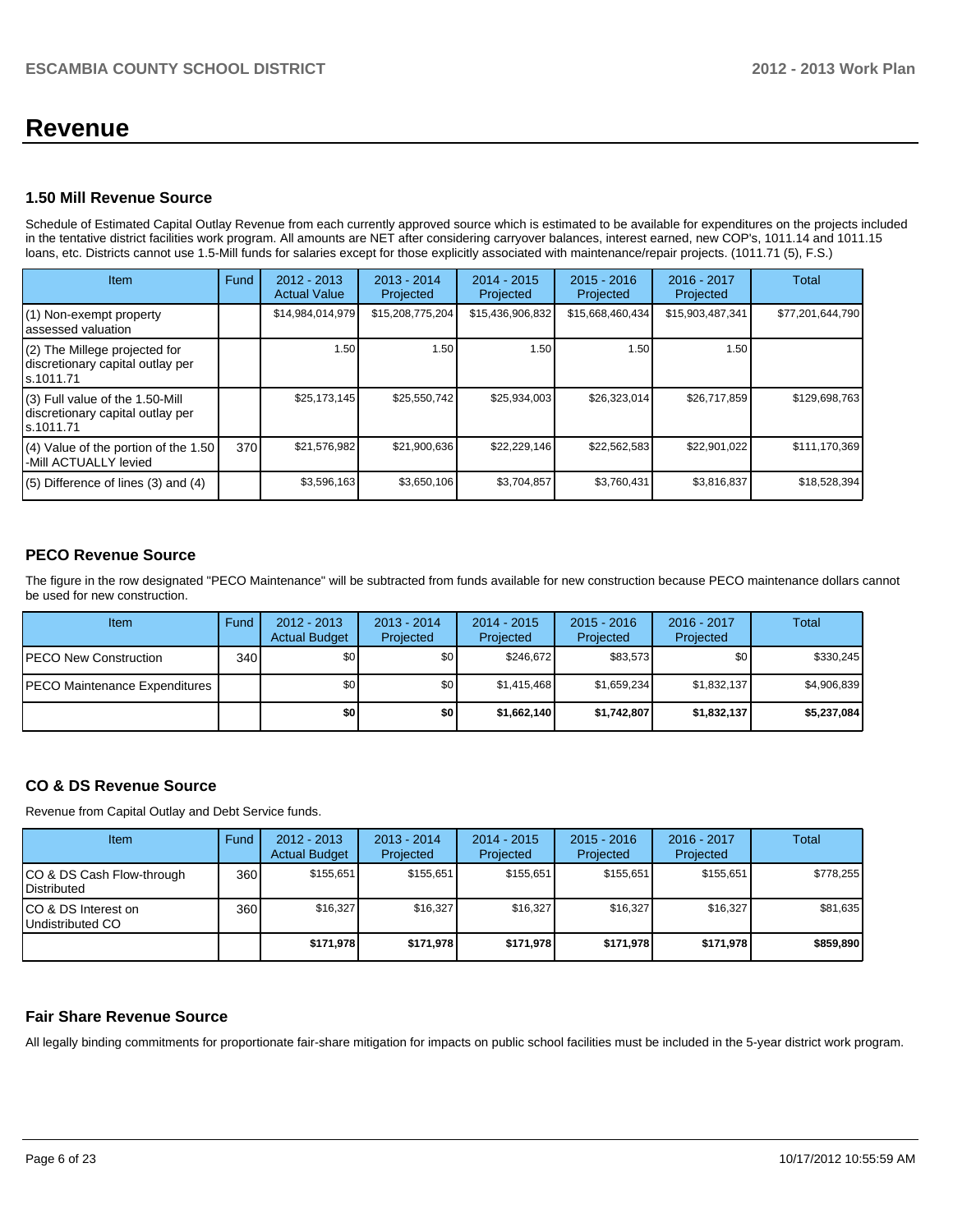Nothing reported for this section.

#### **Sales Surtax Referendum**

Specific information about any referendum for a 1-cent or ½-cent surtax referendum during the previous year.

**Did the school district hold a surtax referendum during the past fiscal year 2011 - 2012?**

#### No

#### **Additional Revenue Source**

Any additional revenue sources

| Item                                                                                                   | 2012 - 2013<br><b>Actual Value</b> | $2013 - 2014$<br>Projected | $2014 - 2015$<br>Projected | $2015 - 2016$<br>Projected | 2016 - 2017<br>Projected | <b>Total</b>  |
|--------------------------------------------------------------------------------------------------------|------------------------------------|----------------------------|----------------------------|----------------------------|--------------------------|---------------|
| Proceeds from a s.1011.14/15 F.S. Loans                                                                | \$0                                | \$0                        | \$0                        | \$0                        | \$0                      | \$0           |
| District Bonds - Voted local bond<br>referendum proceeds per s.9, Art VII<br><b>State Constitution</b> | \$0                                | \$0                        | \$0                        | \$0                        | \$0                      | \$0           |
| Proceeds from Special Act Bonds                                                                        | \$0                                | \$0                        | \$0                        | \$0                        | \$0                      | \$0           |
| Estimated Revenue from CO & DS Bond<br>Sale                                                            | \$0                                | \$0                        | \$0                        | \$0                        | \$0                      | \$0           |
| Proceeds from Voted Capital<br>Improvements millage                                                    | \$0                                | \$0                        | \$0                        | \$0                        | \$0                      | \$0           |
| Other Revenue for Other Capital Projects                                                               | \$0                                | \$0                        | \$0                        | \$0                        | \$0                      | \$0           |
| Proceeds from 1/2 cent sales surtax<br>authorized by school board                                      | \$20,000,000                       | \$20,000,000               | \$20,000,000               | \$20,000,000               | \$20,000,000             | \$100,000,000 |
| Proceeds from local governmental<br>infrastructure sales surtax                                        | \$0                                | \$0                        | \$0                        | \$0                        | \$0                      | \$0           |
| Proceeds from Certificates of<br>Participation (COP's) Sale                                            | \$0                                | \$0                        | \$0                        | \$0                        | \$0                      | \$0           |
| Classrooms First Bond proceeds amount<br>authorized in FY 1997-98                                      | \$0                                | \$0                        | \$0                        | \$0                        | \$0                      | \$0           |
| <b>Classrooms for Kids</b>                                                                             | \$0                                | \$0                        | \$0                        | \$0                        | \$0                      | \$0           |
| <b>District Equity Recognition</b>                                                                     | \$0                                | \$0                        | \$0                        | \$0                        | \$0                      | \$0           |
| <b>Federal Grants</b>                                                                                  | \$0                                | \$0                        | \$0                        | \$0                        | \$0                      | \$0           |
| Proportionate share mitigation (actual<br>cash revenue only, not in kind donations)                    | \$0                                | \$0                        | \$0                        | \$0                        | \$0                      | \$0           |
| Impact fees received                                                                                   | \$0                                | \$0                        | \$0                        | \$0                        | \$0                      | \$0           |
| Private donations                                                                                      | \$0                                | \$0                        | \$0                        | \$0                        | \$0                      | \$0           |
| Grants from local governments or not-for-<br>profit organizations                                      | \$0                                | \$0                        | \$0                        | \$0                        | \$0                      | \$0           |
| Interest, Including Profit On Investment                                                               | \$0                                | \$0                        | \$0                        | \$0                        | \$0                      | \$0           |
| Revenue from Bonds pledging proceeds<br>from 1 cent or 1/2 cent Sales Surtax                           | \$0                                | \$0                        | \$0                        | \$0                        | \$0                      | \$0           |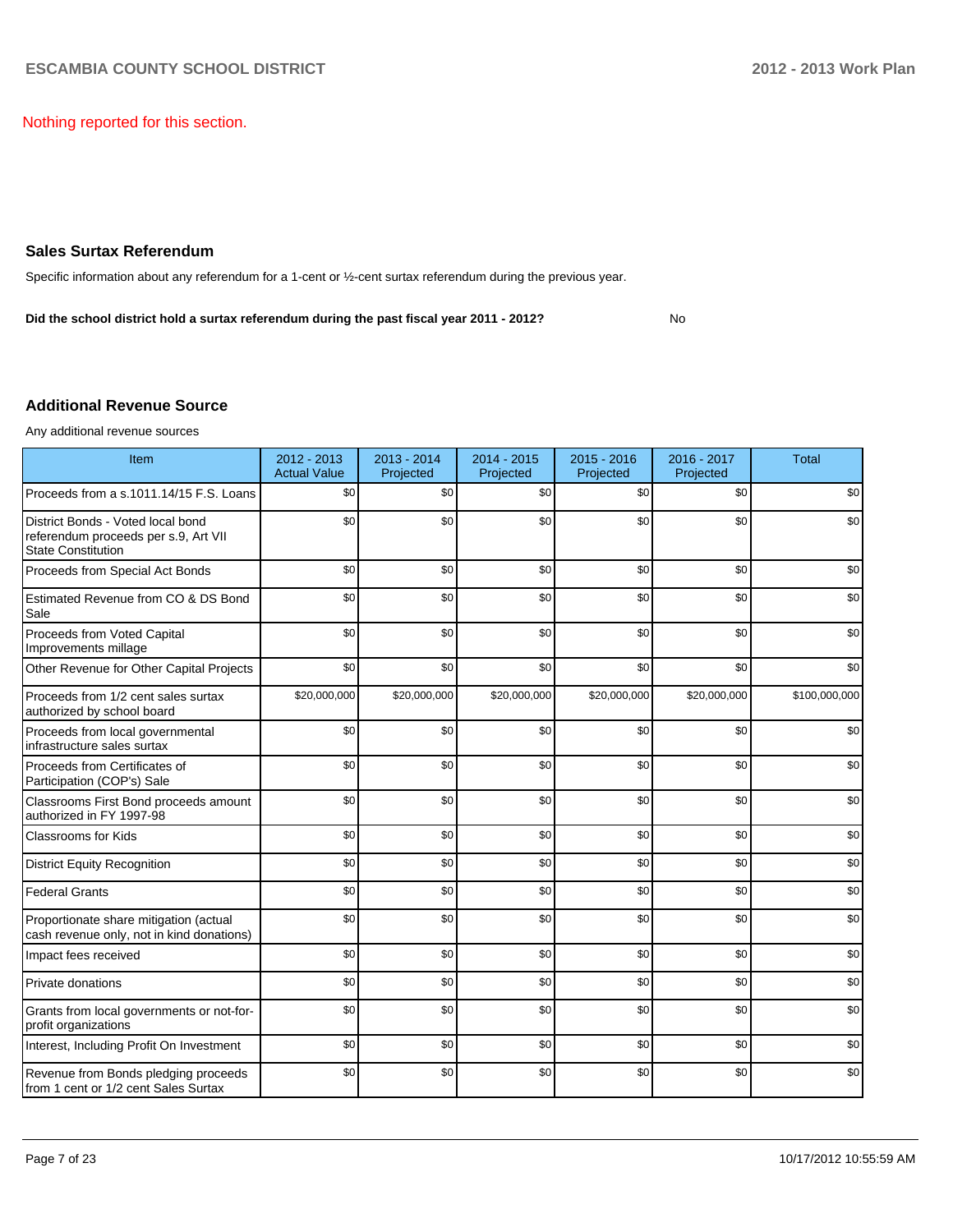| Total Fund Balance Carried Forward                                                                          | \$83,520,181  | \$0          | \$0          | \$0          | \$0          | \$83,520,181  |
|-------------------------------------------------------------------------------------------------------------|---------------|--------------|--------------|--------------|--------------|---------------|
| General Capital Outlay Obligated Fund<br>Balance Carried Forward From Total<br>Fund Balance Carried Forward | \$0           | \$0          | \$0          | \$0          | \$0          | \$0           |
| Special Facilities Construction Account                                                                     | \$0           | \$0          | \$0          | \$0          | \$0          | \$0           |
| 1One Cent - 1/2 Cent Sales Surtax Debt<br>l Service From Total Fund Balance Carried<br><b>IForward</b>      | \$0           | \$0          | \$0          | \$0          | \$0          | \$0           |
| Capital Outlay Projects Funds Balance<br>I Carried Forward From Total Fund<br>Balance Carried Forward       | \$0           | \$0          | \$0          | \$0          | \$0          | \$0           |
| Charter School Capital Outlay                                                                               | \$290,504     | \$290,504    | \$290,504    | \$290,504    | \$290,504    | \$1,452,520   |
| <b>Subtotal</b>                                                                                             | \$103,810,685 | \$20,290,504 | \$20,290,504 | \$20,290,504 | \$20,290,504 | \$184,972,701 |

### **Total Revenue Summary**

| <b>Item Name</b>                                               | $2012 - 2013$<br><b>Budget</b> | $2013 - 2014$<br>Projected | $2014 - 2015$<br>Projected | $2015 - 2016$<br>Projected | $2016 - 2017$<br>Projected | <b>Five Year Total</b> |
|----------------------------------------------------------------|--------------------------------|----------------------------|----------------------------|----------------------------|----------------------------|------------------------|
| Local 1.5 Mill Discretionary Capital Outlay<br><b>IRevenue</b> | \$21,576,982                   | \$21,900,636               | \$22,229,146               | \$22,562,583               | \$22,901,022               | \$111,170,369          |
| IPECO and 1.5 Mill Maint and Other 1.5<br>Mill Expenditures    | (S21, 576, 982)                | (\$21,900,636)             | (\$22, 229, 146)           | (\$22,562,583)             | (\$22,901,022)             | $(\$111,170,369)$      |
| <b>IPECO Maintenance Revenue</b>                               | \$0 <sub>1</sub>               | \$0 <sub>1</sub>           | \$1,415,468                | \$1,659,234                | \$1,832,137                | \$4,906,839            |
| Available 1.50 Mill for New<br><b>Construction</b>             | \$O                            | \$0                        | \$0                        | \$0                        | \$0                        | \$0                    |

| <b>Item Name</b>                      | 2012 - 2013<br><b>Budget</b> | $2013 - 2014$<br>Projected | 2014 - 2015<br>Projected | $2015 - 2016$<br>Projected | 2016 - 2017<br>Projected | <b>Five Year Total</b> |
|---------------------------------------|------------------------------|----------------------------|--------------------------|----------------------------|--------------------------|------------------------|
| ICO & DS Revenue                      | \$171,978                    | \$171,978                  | \$171,978                | \$171,978                  | \$171,978                | \$859,890              |
| <b>IPECO New Construction Revenue</b> | \$0                          | \$0                        | \$246.672                | \$83,573                   | \$0                      | \$330,245              |
| Other/Additional Revenue              | \$103,810,685                | \$20.290.504               | \$20,290,504             | \$20,290,504               | \$20,290,504             | \$184,972,701          |
| <b>Total Additional Revenuel</b>      | \$103,982,663                | \$20,462,482               | \$20,709,154             | \$20,546,055               | \$20,462,482             | \$186,162,836          |
| <b>Total Available Revenue</b>        | \$103,982,663                | \$20,462,482               | \$20,709,154             | \$20,546,055               | \$20,462,482             | \$186,162,836          |

## **Project Schedules**

#### **Capacity Project Schedules**

A schedule of capital outlay projects necessary to ensure the availability of satisfactory classrooms for the projected student enrollment in K-12 programs.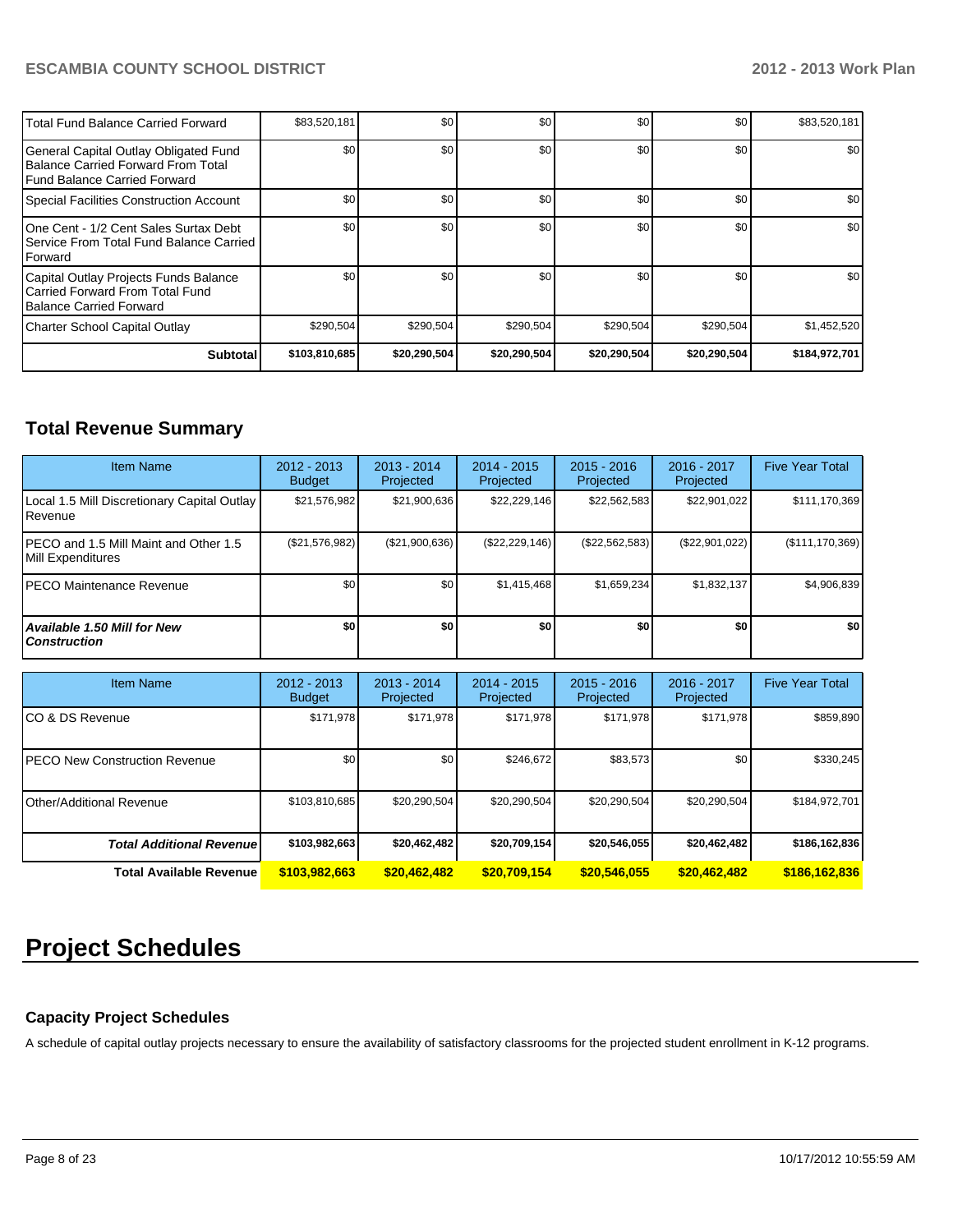| <b>Project Description</b> | Location                            |                          | 2012 - 2013 | $2013 - 2014$ | $2014 - 2015$ | $2015 - 2016$ | 2016 - 2017 | <b>Total</b>     | Funded |
|----------------------------|-------------------------------------|--------------------------|-------------|---------------|---------------|---------------|-------------|------------------|--------|
| Replacement                | A K SUTER<br><b>ELEMENTARY</b>      | Planned<br>Cost:         | \$8,500,000 | \$2,500,000   | \$0           | \$0           | \$0         | \$11,000,000 Yes |        |
|                            |                                     | <b>Student Stations:</b> | 600         | 0             | $\mathbf 0$   | 0             | $\mathbf 0$ | 600              |        |
|                            |                                     | <b>Total Classrooms:</b> | $\mathbf 0$ | $\mathbf{0}$  | $\mathbf 0$   | $\mathbf 0$   | $\mathbf 0$ | $\mathbf{0}$     |        |
|                            |                                     | Gross Sq Ft:             | 102,000     | $\Omega$      | 0             | $\mathbf 0$   | $\mathbf 0$ | 102,000          |        |
| Replacement                | <b>ERNEST WARD</b><br><b>MIDDLE</b> | Planned<br>Cost:         | \$8,500,000 | \$0           | \$0           | \$0           | \$0         | \$8,500,000 Yes  |        |
|                            |                                     | <b>Student Stations:</b> | 600         | $\Omega$      | $\mathbf 0$   | $\Omega$      | $\mathbf 0$ | 600              |        |
|                            |                                     | <b>Total Classrooms:</b> | $\mathbf 0$ | $\Omega$      | $\mathbf 0$   | $\Omega$      | $\mathbf 0$ | $\overline{0}$   |        |
|                            |                                     | Gross Sq Ft:             | 115,202     | $\Omega$      | $\mathbf 0$   | 0             | $\mathbf 0$ | 115,202          |        |
| New Westside<br>Elementary | Location not<br>specified           | Planned<br>Cost:         | \$0         | \$0           | \$15,000,000  | \$5,000,000   | \$5,000,000 | \$25,000,000 Yes |        |
|                            |                                     | <b>Student Stations:</b> | $\mathbf 0$ | 0             | 796           | $\mathbf 0$   | $\mathbf 0$ | 796              |        |
|                            |                                     | <b>Total Classrooms:</b> | 0           | 0             | 0             | $\mathbf 0$   | $\mathbf 0$ | $\mathbf{0}$     |        |
|                            |                                     | Gross Sq Ft:             | $\mathbf 0$ | $\Omega$      | 123,954       | $\mathbf 0$   | $\mathbf 0$ | 123,954          |        |

| <b>Planned Cost:</b>     | \$17,000,000 | \$2,500,000 | \$15,000,000 | \$5,000,000 | \$5,000,000 | \$44,500,000 |
|--------------------------|--------------|-------------|--------------|-------------|-------------|--------------|
| <b>Student Stations:</b> | 1,200        | 0           | 796          |             |             | 1,996        |
| <b>Total Classrooms:</b> |              |             |              |             |             |              |
| Gross Sq Ft:             | 217,202      | 0           | 123,954      | o           |             | 341,156      |

#### **Other Project Schedules**

Major renovations, remodeling, and additions of capital outlay projects that do not add capacity to schools.

| <b>Project Description</b>                                                                                                                  | Location               | $2012 - 2013$<br><b>Actual Budget</b> | $2013 - 2014$<br>Projected | $2014 - 2015$<br>Projected | $2015 - 2016$<br>Projected | 2016 - 2017<br>Projected | Total            | Funded |
|---------------------------------------------------------------------------------------------------------------------------------------------|------------------------|---------------------------------------|----------------------------|----------------------------|----------------------------|--------------------------|------------------|--------|
| Half Cent Sales Surtax Projects Location not specified<br>as listed in the Educational<br>Plant Survey (includes fencing,<br>roofing, etc.) |                        | \$0                                   | \$14,250,000               | \$1,996,672                | \$11,833,573               | \$11,750,000             | \$39,830,245 Yes |        |
| <b>LCIF Carryover</b>                                                                                                                       | Location not specified | \$1,714,325                           | \$0                        | \$0                        | \$0                        | \$0                      | \$1,714,325 Yes  |        |
| 1.5 Mill Carryover                                                                                                                          | Location not specified | \$16,145,953                          | \$0                        | \$0                        | \$0                        | \$0                      | \$16,145,953 Yes |        |
| <b>Half Cent Sales Tax Carryover</b>                                                                                                        | Location not specified | \$64,951,503                          | \$0                        | \$0                        | \$0                        | \$0                      | \$64,951,503 Yes |        |
| District Wide General<br>Renovations                                                                                                        | Location not specified | \$750,000                             | \$1,000,000                | \$1,000,000                | \$1,000,000                | \$1,000,000              | \$4,750,000 Yes  |        |
| ICO & DS Flow Through<br>Carryover                                                                                                          | Location not specified | \$505,476                             | \$0                        | \$0                        | \$0                        | \$0                      | \$505,476 Yes    |        |
| PECO Maintenance Carryover                                                                                                                  | Location not specified | \$200,257                             | \$0                        | \$0                        | \$0                        | \$0                      | \$200,257 Yes    |        |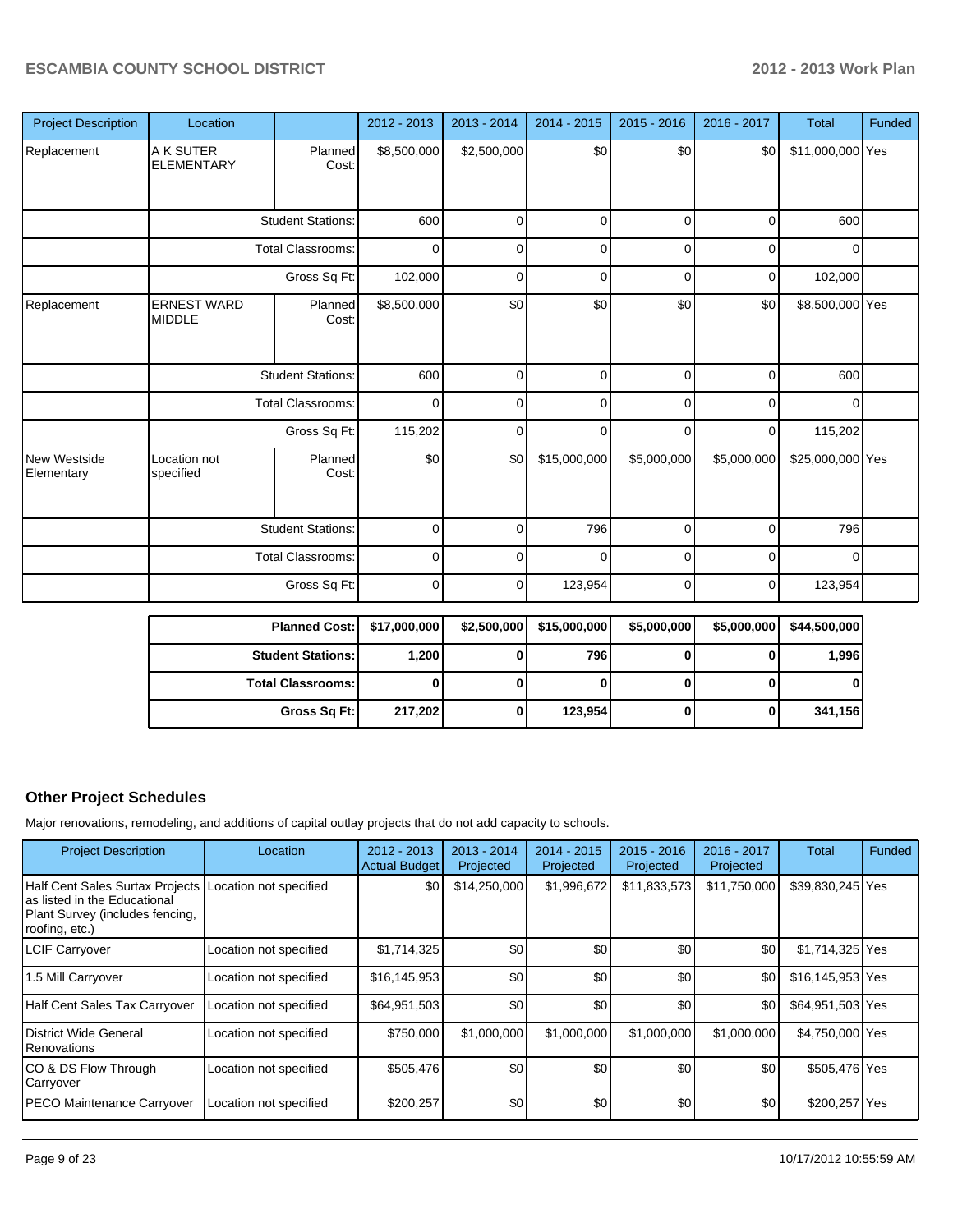| <b>PECO Construction Carryover</b>                                      | Location not specified | \$2,667      | \$0          | \$0         | \$0              | \$0         | \$2,667 Yes                  |                    |
|-------------------------------------------------------------------------|------------------------|--------------|--------------|-------------|------------------|-------------|------------------------------|--------------------|
| Charter School Capital Outlay                                           | Location not specified | \$290,504    | \$290.504    | \$290,504   | \$290,504        | \$290,504   | \$1,452,520 Yes              |                    |
| Classrooms for Kids Carryover                                           | Location not specified | \$0          | \$0          | \$0         | \$0 <sub>1</sub> | \$0         |                              | \$0 <sup>Yes</sup> |
| Facilities Systems - Roofing                                            | Location not specified | \$750,000    | \$750,000    | \$750,000   | \$750,000        | \$750,000   | \$3,750,000 Yes              |                    |
| Facilities Systems - Mechanical   Location not specified<br>Life Safety |                        | \$1,500,000  | \$1,500,000  | \$1,500,000 | \$1,500,000      | \$1,500,000 | \$7,500,000 Yes              |                    |
| District Wide Safety to Life                                            | Location not specified | \$171.978    | \$171.978    | \$171,978   | \$171.978        | \$171,978   | \$859,890 Yes                |                    |
|                                                                         |                        | \$86,982,663 | \$17,962,482 | \$5,709,154 | \$15,546,055     |             | \$15,462,482   \$141,662,836 |                    |

#### **Additional Project Schedules**

Any projects that are not identified in the last approved educational plant survey.

Nothing reported for this section.

#### **Non Funded Growth Management Project Schedules**

Schedule indicating which projects, due to planned development, that CANNOT be funded from current revenues projected over the next five years.

Nothing reported for this section.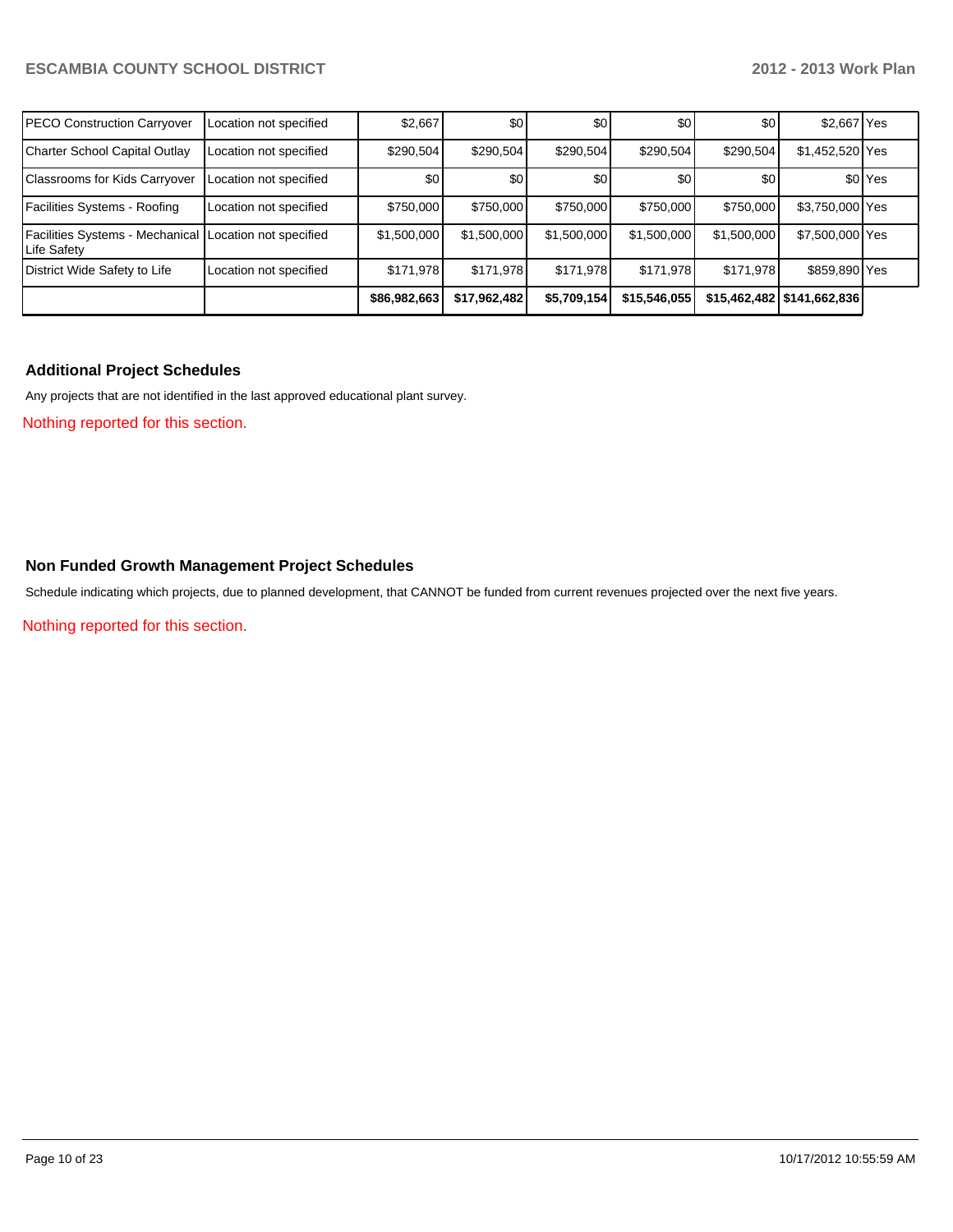### **Capacity Tracking**

| Location                                                         | $2012 -$<br>2013 Satis.<br>Stu. Sta. | Actual<br>$2012 -$<br><b>2013 FISH</b><br>Capacity | Actual<br>$2011 -$<br>2012<br><b>COFTE</b> | # Class<br><b>Rooms</b> | Actual<br>Average<br>$2012 -$<br>2013 Class<br><b>Size</b> | Actual<br>$2012 -$<br>2013<br><b>Utilization</b> | <b>New</b><br>Stu.<br>Capacity | <b>New</b><br>Rooms to<br>be<br>Added/Re<br>moved | Projected<br>$2016 -$<br>2017<br><b>COFTE</b> | Projected<br>$2016 -$<br>2017<br><b>Utilization</b> | Projected<br>$2016 -$<br>2017 Class<br><b>Size</b> |
|------------------------------------------------------------------|--------------------------------------|----------------------------------------------------|--------------------------------------------|-------------------------|------------------------------------------------------------|--------------------------------------------------|--------------------------------|---------------------------------------------------|-----------------------------------------------|-----------------------------------------------------|----------------------------------------------------|
| <b>HELLEN CARO</b><br><b>ELEMENTARY</b>                          | 933                                  | 933                                                | 943                                        | 50                      | 19                                                         | 101.00 %                                         | $\Omega$                       | $\Omega$                                          | 783                                           | 84.00%                                              | 16                                                 |
| <b>JIM ALLEN</b><br><b>ELEMENTARY</b>                            | 762                                  | 762                                                | 628                                        | 39                      | 16                                                         | 82.00 %                                          | $\Omega$                       | $\Omega$                                          | 710                                           | 93.00 %                                             | 18                                                 |
| <b>BELLVIEW</b><br><b>ELEMENTARY</b>                             | 888                                  | 888                                                | 698                                        | 46                      | 15                                                         | 79.00 %                                          | $\Omega$                       | $\Omega$                                          | 707                                           | 80.00%                                              | 15                                                 |
| <b>BELLVIEW MIDDLE</b>                                           | 1,435                                | 1,291                                              | 1,071                                      | 65                      | 16                                                         | 83.00 %                                          | $\overline{0}$                 | $\Omega$                                          | 875                                           | 68.00 %                                             | 13                                                 |
| <b>BRATT ELEMENTARY</b>                                          | 542                                  | 542                                                | 436                                        | 27                      | 16                                                         | 80.00 %                                          | $\overline{0}$                 | $\Omega$                                          | 423                                           | 78.00 %                                             | 16                                                 |
| <b>BRENTWOOD</b><br><b>ELEMENTARY</b>                            | 607                                  | 607                                                | 543                                        | 33                      | 16                                                         | 89.00 %                                          | $\mathbf 0$                    | $\Omega$                                          | 530                                           | 87.00 %                                             | 16                                                 |
| <b>BROWN BARGE MIDDLE</b>                                        | 939                                  | 845                                                | 611                                        | 44                      | 14                                                         | 72.00 %                                          | $\Omega$                       | $\Omega$                                          | 590                                           | 70.00%                                              | 13                                                 |
| <b>BYRNEVILLE</b><br><b>ELEMENTARY-</b><br><b>CHARTER SCHOOL</b> | 40                                   | 40                                                 | 79                                         | $\overline{2}$          | 40                                                         | 198.00 %                                         | $\Omega$                       | $\Omega$                                          | 100                                           | 250.00%                                             | 50                                                 |
| <b>GEORGE WASHINGTON</b><br><b>CARVER MIDDLE</b>                 | 372                                  | $\Omega$                                           | $\Omega$                                   | 16                      | $\overline{0}$                                             | 0.00%                                            | $\Omega$                       | $\Omega$                                          | $\mathbf 0$                                   | 0.00%                                               | $\Omega$                                           |
| CARVER/CENTURY K-8                                               | 525                                  | $\Omega$                                           | $\Omega$                                   | 26                      | $\overline{0}$                                             | 0.00 %                                           | $\Omega$                       | $\Omega$                                          | $\Omega$                                      | 0.00%                                               | $\mathbf 0$                                        |
| A V CLUBBS<br><b>ALTERNATIVE</b>                                 | 264                                  | $\Omega$                                           | $\Omega$                                   | 12                      | 0                                                          | 0.00 %                                           | $\Omega$                       | $\Omega$                                          | $\Omega$                                      | 0.00%                                               | $\mathbf 0$                                        |
| <b>RANSOM MIDDLE</b>                                             | 1,696                                | 1,526                                              | 1,356                                      | 72                      | 19                                                         | 89.00 %                                          | $\mathbf 0$                    | $\Omega$                                          | 1,350                                         | 88.00 %                                             | 19                                                 |
| <b>CORDOVA PARK</b><br><b>ELEMENTARY</b>                         | 702                                  | 702                                                | 714                                        | 37                      | 19                                                         | 102.00 %                                         | $\Omega$                       | $\Omega$                                          | 630                                           | 90.00%                                              | 17                                                 |
| <b>ENSLEY ELEMENTARY</b>                                         | 489                                  | 489                                                | 443                                        | 26                      | 17                                                         | 91.00 %                                          | $\Omega$                       | $\Omega$                                          | 450                                           | 92.00 %                                             | 17                                                 |
| <b>ESCAMBIA SENIOR</b><br><b>HIGH</b>                            | 2,184                                | 2,074                                              | 1,760                                      | 89                      | 20                                                         | 85.00 %                                          | $\Omega$                       | $\Omega$                                          | 1,525                                         | 74.00 %                                             | 17                                                 |
| <b>FERRY PASS</b><br><b>ELEMENTARY</b>                           | 659                                  | 659                                                | 708                                        | 35                      | 20                                                         | 107.00 %                                         | $\Omega$                       | $\Omega$                                          | 580                                           | 88.00 %                                             | 17                                                 |
| <b>FERRY PASS MIDDLE</b>                                         | 1,117                                | 1,005                                              | 890                                        | 49                      | 18                                                         | 89.00 %                                          | $\Omega$                       | $\Omega$                                          | 870                                           | 87.00 %                                             | 18                                                 |
| <b>GEORGE S HALLMARK</b><br><b>ELEMENTARY</b>                    | 318                                  | $\Omega$                                           | $\Omega$                                   | 17                      | 0                                                          | 0.00 %                                           | $\mathbf 0$                    | $\Omega$                                          | $\Omega$                                      | 0.00%                                               | $\mathbf 0$                                        |
| <b>MONTCLAIR</b><br><b>ELEMENTARY</b>                            | 548                                  | 548                                                | 373                                        | 28                      | 13                                                         | 68.00 %                                          | $\Omega$                       | $\Omega$                                          | 325                                           | 59.00 %                                             | 12                                                 |
| <b>MYRTLE GROVE</b><br>ELEMENTARY                                | 685                                  | 685                                                | 663                                        | 36                      | 18                                                         | 97.00 %                                          | $\mathbf 0$                    | $\overline{0}$                                    | 612                                           | 89.00 %                                             | 17                                                 |
| <b>NAVY POINT</b><br><b>ELEMENTARY</b>                           | 585                                  | 585                                                | 482                                        | 32                      | 15                                                         | 82.00 %                                          | $\mathbf 0$                    | $\overline{0}$                                    | 410                                           | 70.00 %                                             | 13                                                 |
| <b>OAKCREST</b><br>ELEMENTARY                                    | 489                                  | 489                                                | 470                                        | 26                      | 18                                                         | 96.00 %                                          | $\mathbf 0$                    | $\mathbf 0$                                       | 430                                           | 88.00 %                                             | 17                                                 |
| <b>PENSACOLA SENIOR</b><br>HIGH                                  | 1,975                                | 1,876                                              | 1,611                                      | 82                      | 20                                                         | 86.00 %                                          | $\mathbf 0$                    | 0                                                 | 1,550                                         | 83.00 %                                             | 19                                                 |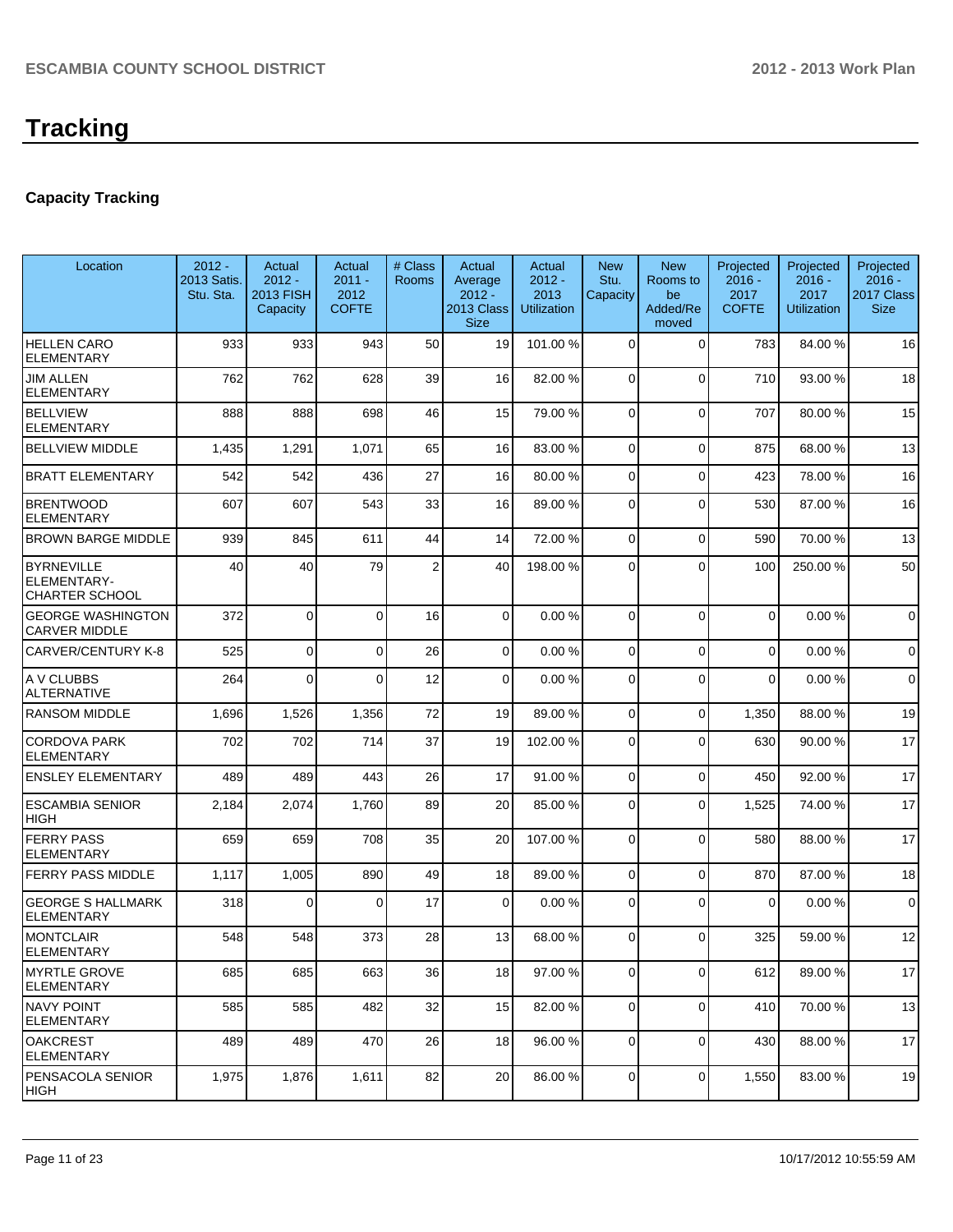| <b>PINE MEADOW</b><br><b>ELEMENTARY</b>                                      | 883   | 883         | 857      | 47 | 18              | 97.00 % | $\overline{0}$ | $\Omega$    | 803      | 91.00 %  | 17             |
|------------------------------------------------------------------------------|-------|-------------|----------|----|-----------------|---------|----------------|-------------|----------|----------|----------------|
| PLEASANT GROVE<br><b>ELEMENTARY</b>                                          | 632   | 632         | 675      | 34 | 20              | 107.00% | 0              | $\Omega$    | 610      | 97.00 %  | 18             |
| <b>SCENIC HEIGHTS</b><br>ELEMENTARY                                          | 771   | 771         | 780      | 41 | 19              | 101.00% | $\Omega$       | $\mathbf 0$ | 743      | 96.00%   | 18             |
| lO J SEMMES<br><b>ELEMENTARY</b>                                             | 566   | 566         | 336      | 29 | 12              | 59.00 % | $\Omega$       | $\Omega$    | 340      | 60.00%   | 12             |
| <b>SHERWOOD</b><br><b>ELEMENTARY</b>                                         | 673   | 673         | 509      | 34 | 15              | 76.00 % | $\Omega$       | $\mathbf 0$ | 525      | 78.00 %  | 15             |
| A K SUTER<br><b>ELEMENTARY</b>                                               | 459   | 459         | 368      | 25 | 15              | 80.00 % | $\Omega$       | 141         | 600      | 131.00%  | $\overline{4}$ |
| <b>J M TATE SENIOR HIGH</b>                                                  | 2,194 | 2,084       | 1,873    | 97 | 19              | 90.00%  | $\Omega$       | $\mathbf 0$ | 1,860    | 89.00 %  | 19             |
| <b>ERNEST WARD MIDDLE</b>                                                    | 616   | 554         | 466      | 27 | 17              | 84.00 % | $\Omega$       | $\Omega$    | 600      | 108.00%  | 22             |
| <b>WARRINGTON</b><br><b>ELEMENTARY</b>                                       | 712   | 712         | 508      | 37 | 14              | 71.00 % | $\Omega$       | $\Omega$    | 545      | 77.00 %  | 15             |
| <b>WARRINGTON MIDDLE</b>                                                     | 1,268 | 1,141       | 728      | 53 | 14              | 64.00 % | $\Omega$       | $\Omega$    | 725      | 64.00%   | 14             |
| lC A WEIS ELEMENTARY                                                         | 641   | 641         | 488      | 36 | 14              | 76.00 % | $\Omega$       | $\Omega$    | 500      | 78.00 %  | 14             |
| IWEST PENSACOLA<br><b>ELEMENTARY</b>                                         | 685   | 685         | 498      | 36 | 14              | 73.00 % | $\Omega$       | $\Omega$    | 490      | 72.00 %  | 14             |
| J H WORKMAN MIDDLE                                                           | 1,257 | 1,131       | 921      | 58 | 16              | 81.00 % | $\Omega$       | $\Omega$    | 899      | 79.00 %  | 16             |
| REINHARDT HOLM<br><b>ELEMENTARY</b>                                          | 669   | 669         | 472      | 36 | 13              | 70.00 % | 0              | $\Omega$    | 475      | 71.00 %  | 13             |
| <b>ALLIE YNIESTRA</b><br><b>ELEMENTARY</b>                                   | 348   | $\Omega$    | $\Omega$ | 18 | $\Omega$        | 0.00%   | $\Omega$       | $\Omega$    | $\Omega$ | 0.00%    | $\mathbf 0$    |
| <b>JUDY ANDREWS</b><br><b>SCHOOL</b>                                         | 275   | 275         | 41       | 11 | $\vert 4 \vert$ | 15.00 % | $\overline{0}$ | $\Omega$    | 25       | 9.00%    | $\overline{2}$ |
| <b>SPENCER BIBBS</b><br><b>ELEMENTARY</b>                                    | 407   | $\mathbf 0$ | 0        | 22 | $\Omega$        | 0.00%   | $\Omega$       | $\Omega$    | $\Omega$ | 0.00%    | $\mathbf 0$    |
| <b>JOHN A GIBSON</b><br><b>HEADSTART PROGRAM</b>                             | 218   | 0           | 0        | 11 | $\overline{0}$  | 0.00%   | 0              | $\Omega$    | $\Omega$ | 0.00%    | 0              |
| MCMILLAN PRE-K<br><b>CENTER</b>                                              | 252   | 252         | 68       | 14 | 5 <sup>1</sup>  | 27.00 % | $\Omega$       | $\Omega$    | 68       | 27.00 %  | 5              |
| <b>LINCOLN PARK</b><br>ELEMENTARY                                            | 439   | 439         | 262      | 23 | 11              | 60.00 % | $\overline{0}$ | $\Omega$    | 250      | 57.00 %  | 11             |
| W J WOODHAM MIDDLE<br>SCHOOL                                                 | 1,704 | 1,533       | 854      | 72 | 12              | 56.00 % | 0              | $\Omega$    | 855      | 56.00 %  | 12             |
| <b>GEO STONE / W FL HI</b><br><b>SCHOOL OF ADVANCED</b><br><b>TECHNOLOGY</b> | 1,698 | 2,037       | 1,259    | 82 | 15              | 62.00 % | $\overline{0}$ | $\mathbf 0$ | 1,200    | 59.00 %  | 15             |
| PINE FOREST SENIOR<br>HIGH                                                   | 2,155 | 2,047       | 1,694    | 89 | 19              | 83.00 % | $\overline{0}$ | $\mathbf 0$ | 1,336    | 65.00 %  | 15             |
| <b>LONGLEAF</b><br><b>ELEMENTARY</b>                                         | 780   | 780         | 731      | 41 | 18              | 94.00 % | 0              | $\mathbf 0$ | 780      | 100.00 % | 19             |
| IL D MCARTHUR<br> ELEMENTARY                                                 | 801   | 801         | 687      | 44 | 16              | 86.00 % | $\overline{0}$ | $\mathbf 0$ | 729      | 91.00 %  | 17             |
| <b>IESCAMBIA WESTGATE</b><br><b>CENTER</b>                                   | 381   | 381         | 246      | 37 | $\overline{7}$  | 65.00 % | $\overline{0}$ | $\mathbf 0$ | 192      | 50.00 %  | 5              |
| <b>BEULAH ELEMENTARY</b>                                                     | 869   | 869         | 888      | 46 | 19              | 102.00% | $\overline{0}$ | $\mathbf 0$ | 725      | 83.00 %  | 16             |
| <b>WASHINGTON SENIOR</b><br> HIGH                                            | 1,956 | 1,858       | 1,587    | 82 | 19              | 85.00 % | $\mathbf 0$    | $\mathbf 0$ | 1,590    | 86.00 %  | 19             |
| R C LIPSCOMB<br><b>ELEMENTARY</b>                                            | 966   | 966         | 903      | 51 | 18              | 93.00 % | $\overline{0}$ | $\mathbf 0$ | 814      | 84.00%   | 16             |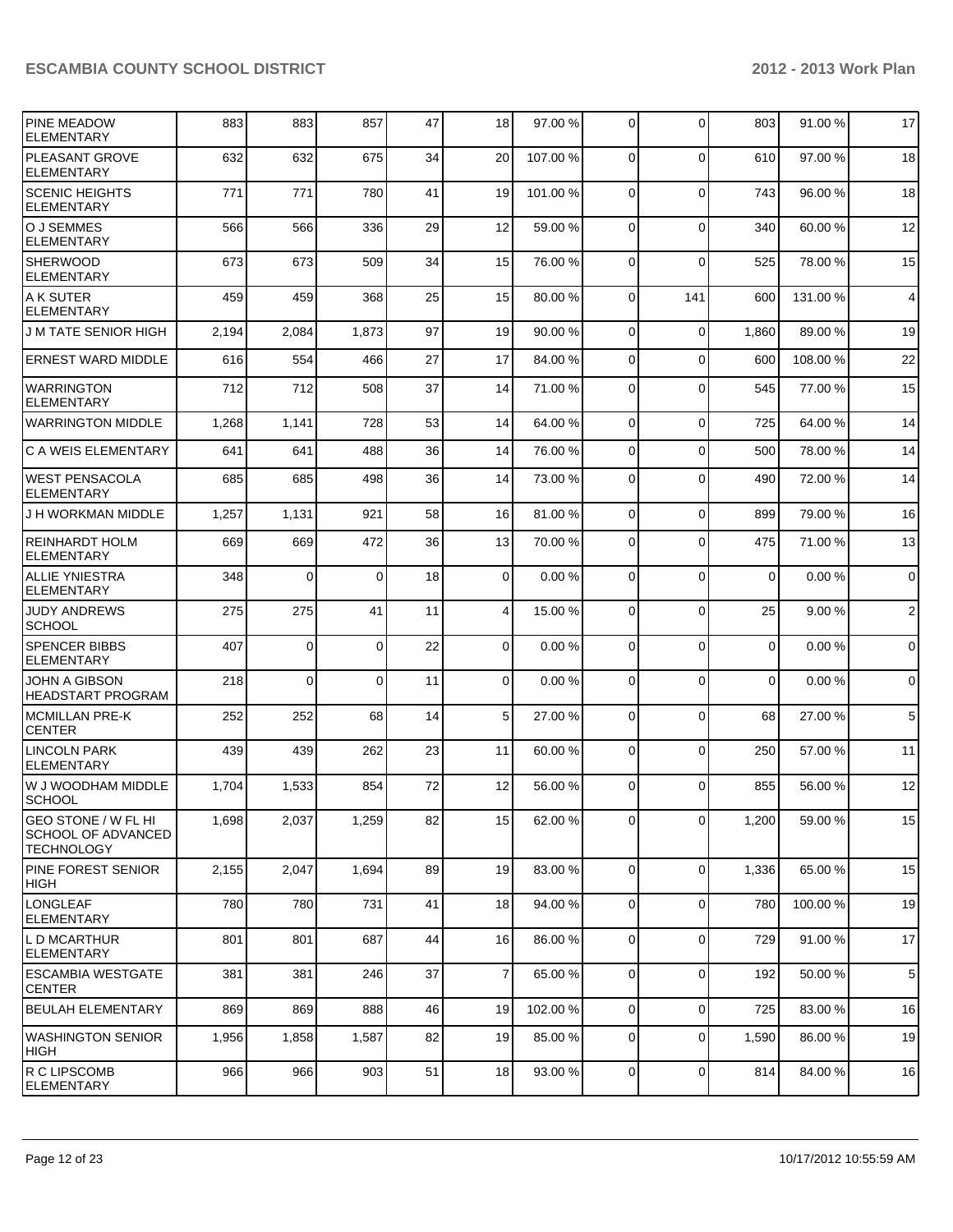| <b>JIM C BAILEY MIDDLE</b>         | 1,575  | 1,417  | 1,407  | 68    | 21              | 99.00 %   |     | 1,233  | 87.00 %  | 18 |
|------------------------------------|--------|--------|--------|-------|-----------------|-----------|-----|--------|----------|----|
| INORTHVIEW SENIOR<br>IHIGH         | 662    | 529    | 536    | 28    | 19              | 101.00 %  |     | 425    | 80.00 %  | 15 |
| IESEAL CENTER                      | 158    |        |        | 15    |                 | 0.00%     |     | 0      | 0.00%    | 0  |
| IN B COOK<br>ELEMENTARY (NEW)      | 680    | 680    | 629    | 35    | 18 <sub>l</sub> | 92.00 %   |     | 630    | 93.00 %  | 18 |
| <b>IBLUE ANGELS</b><br>lelementary | 843    | 843    | 885    | 45    | 20              | 105.00 %  |     | 843    | 100.00 % | 19 |
| IMOLINO PARK<br>IELEMENTARY        | 756    | 756    | 397    | 36    | 11              | 53.00 %   |     | 400    | 53.00 %  | 11 |
| lGLOBAL LEARNING<br><b>ACADEMY</b> | 856    | 836    | 780    | 47    | 17              | $93.00\%$ |     | 725    | 87.00 %  | 15 |
|                                    | 49,559 | 45,446 | 37,809 | 2,396 | 16 I            | 83.19%    | 141 | 35,985 | 79.18%   | 14 |

The COFTE Projected Total (35,985) for 2016 - 2017 must match the Official Forecasted COFTE Total (35,984 ) for 2016 - 2017 before this section can be completed. In the event that the COFTE Projected Total does not match the Official forecasted COFTE, then the Balanced Projected COFTE Table should be used to balance COFTE.

| Projected COFTE for 2016 - 2017 |        | Grade L     |
|---------------------------------|--------|-------------|
| Elementary (PK-3)               | 12,707 |             |
| Middle (4-8)                    | 14,017 | Elementary  |
| High (9-12)                     | 9.261  |             |
|                                 | 35,984 | Middle (4-8 |
|                                 |        | High (9-12) |

| <b>Grade Level Type</b> | <b>Balanced Projected</b><br>COFTE for 2016 - 2017 |
|-------------------------|----------------------------------------------------|
| Elementary (PK-3)       |                                                    |
| Middle $(4-8)$          |                                                    |
| High (9-12)             |                                                    |
|                         | 35,985                                             |

#### **Relocatable Replacement**

Number of relocatable classrooms clearly identified and scheduled for replacement in the school board adopted financially feasible 5-year district work program.

| Location                               | $-2017$<br>$2012 -$ | $2013 - 2014$ | $2014 - 2015$ | $2015 - 2016$ | $2016 - 2017$ | Year 5 Total |
|----------------------------------------|---------------------|---------------|---------------|---------------|---------------|--------------|
| <b>Total Relocatable Replacements:</b> |                     |               |               |               |               |              |

#### **Charter Schools Tracking**

Information regarding the use of charter schools.

| Location-Type               | # Relocatable<br>units or<br>permanent<br>classrooms | Owner                          | Year Started or<br>Scheduled | Student<br><b>Stations</b> | <b>Students</b><br>Enrolled | Years in<br>Contract | <b>Total Charter</b><br><b>Students</b><br>projected for<br>2016 - 2017 |
|-----------------------------|------------------------------------------------------|--------------------------------|------------------------------|----------------------------|-----------------------------|----------------------|-------------------------------------------------------------------------|
| Pensacola Beach Elementary  |                                                      | 7 I PRIVATE                    | 2002                         | 150                        | 136 <b>I</b>                |                      | 144                                                                     |
| Beulah Academy of Science   |                                                      | 14 PRIVATE                     | 1998                         | 300 <sub>l</sub>           | 286                         | 14                   | 286                                                                     |
| Jacqueline Harris Prepatory |                                                      | 10 <b>IPRIVATE</b>             | 2001                         | 200                        | 178                         | 12 <sub>1</sub>      | 230                                                                     |
| l Escambia Charter School   |                                                      | 12 COUNTY<br><b>GOVERNMENT</b> | 1996                         | 300 <sub>l</sub>           | 127                         | 10 <sup>1</sup>      | 150                                                                     |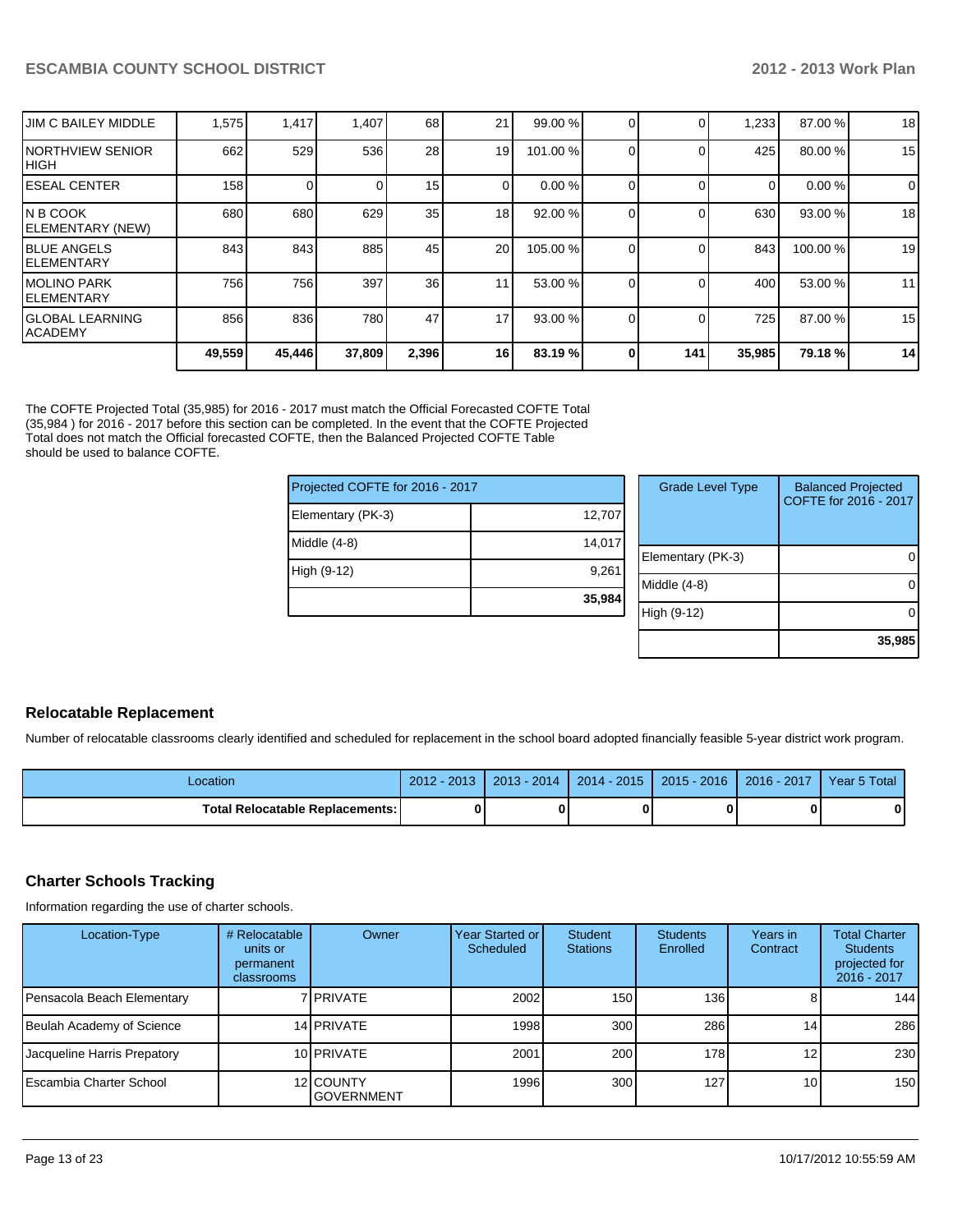| Capstone Academy              |                  | 4 OTHER           | 2004 | 27'      | 16    | 30 <sup>1</sup> |
|-------------------------------|------------------|-------------------|------|----------|-------|-----------------|
| A.A. Dixon School of the Arts |                  | 13 PRIVATE        | 2010 | 260      | 136   | 350             |
| Newpoint Academy              |                  | 21 <b>PRIVATE</b> | 2011 | 200      | 193   | 286             |
| Newpoint Pensacola            |                  | 21 <b>PRIVATE</b> | 2011 | 65       | 52    | 200             |
|                               | 102 <sub>l</sub> |                   |      | ا 502. ا | 1,124 | 1,676           |

#### **Special Purpose Classrooms Tracking**

The number of classrooms that will be used for certain special purposes in the current year, by facility and type of classroom, that the district will, 1), not use for educational purposes, and 2), the co-teaching classrooms that are not open plan classrooms and will be used for educational purposes.

| School                               | <b>School Type</b> | $#$ of Elementary<br>K-3 Classrooms I | # of Middle 4-8<br><b>Classrooms</b> | # of High $9-12$<br><b>Classrooms</b> | # of $ESE$<br><b>Classrooms</b> | # of Combo<br><b>Classrooms</b> | Total<br><b>Classrooms</b> |
|--------------------------------------|--------------------|---------------------------------------|--------------------------------------|---------------------------------------|---------------------------------|---------------------------------|----------------------------|
| <b>Total Educational Classrooms:</b> |                    |                                       |                                      |                                       |                                 |                                 |                            |
| School<br><b>School Type</b>         |                    | # of Elementary<br>K-3 Classrooms     | # of Middle 4-8<br><b>Classrooms</b> | # of High $9-12$<br><b>Classrooms</b> | # of $ESE$<br><b>Classrooms</b> | # of Combo<br>Classrooms        | Total<br><b>Classrooms</b> |
| <b>Total Co-Teaching Classrooms:</b> |                    |                                       |                                      |                                       |                                 |                                 | 0                          |

#### **Infrastructure Tracking**

**Necessary offsite infrastructure requirements resulting from expansions or new schools. This section should include infrastructure information related to capacity project schedules and other project schedules (Section 4).**

Will require water, sewer, fire protection, electricity and telecommunications to support new Westside Elementary School.

**Proposed location of planned facilities, whether those locations are consistent with the comprehensive plans of all affected local governments, and recommendations for infrastructure and other improvements to land adjacent to existing facilities. Provisions of 1013.33(12), (13) and (14) and 1013.36 must be addressed for new facilities planned within the 1st three years of the plan (Section 5).**

Property to be purchased on the west side of county.

**Consistent with Comp Plan?** Yes

#### **Net New Classrooms**

The number of classrooms, by grade level and type of construction, that were added during the last fiscal year.

| List the net new classrooms added in the 2011 - 2012 fiscal year.                                                                                       |                              |                                   | List the net new classrooms to be added in the 2012 - 2013 fiscal<br>Ivear. |                                                                        |                              |                             |                                |                        |
|---------------------------------------------------------------------------------------------------------------------------------------------------------|------------------------------|-----------------------------------|-----------------------------------------------------------------------------|------------------------------------------------------------------------|------------------------------|-----------------------------|--------------------------------|------------------------|
| "Classrooms" is defined as capacity carrying classrooms that are added to increase<br>capacity to enable the district to meet the Class Size Amendment. |                              |                                   |                                                                             | Totals for fiscal year 2012 - 2013 should match totals in Section 15A. |                              |                             |                                |                        |
| Location                                                                                                                                                | $2011 - 2012$ #<br>Permanent | $2011 - 2012$ #<br><b>Modular</b> | $2011 - 2012$ #<br>Relocatable                                              | $2011 - 2012$<br>Total                                                 | $2012 - 2013$ #<br>Permanent | $2012 - 2013 \#$<br>Modular | $2012 - 2013$ #<br>Relocatable | $2012 - 2013$<br>Total |
| Elementary (PK-3)                                                                                                                                       |                              |                                   |                                                                             |                                                                        |                              |                             |                                | $\Omega$               |
| Middle (4-8)                                                                                                                                            |                              |                                   |                                                                             |                                                                        |                              |                             |                                | $\Omega$               |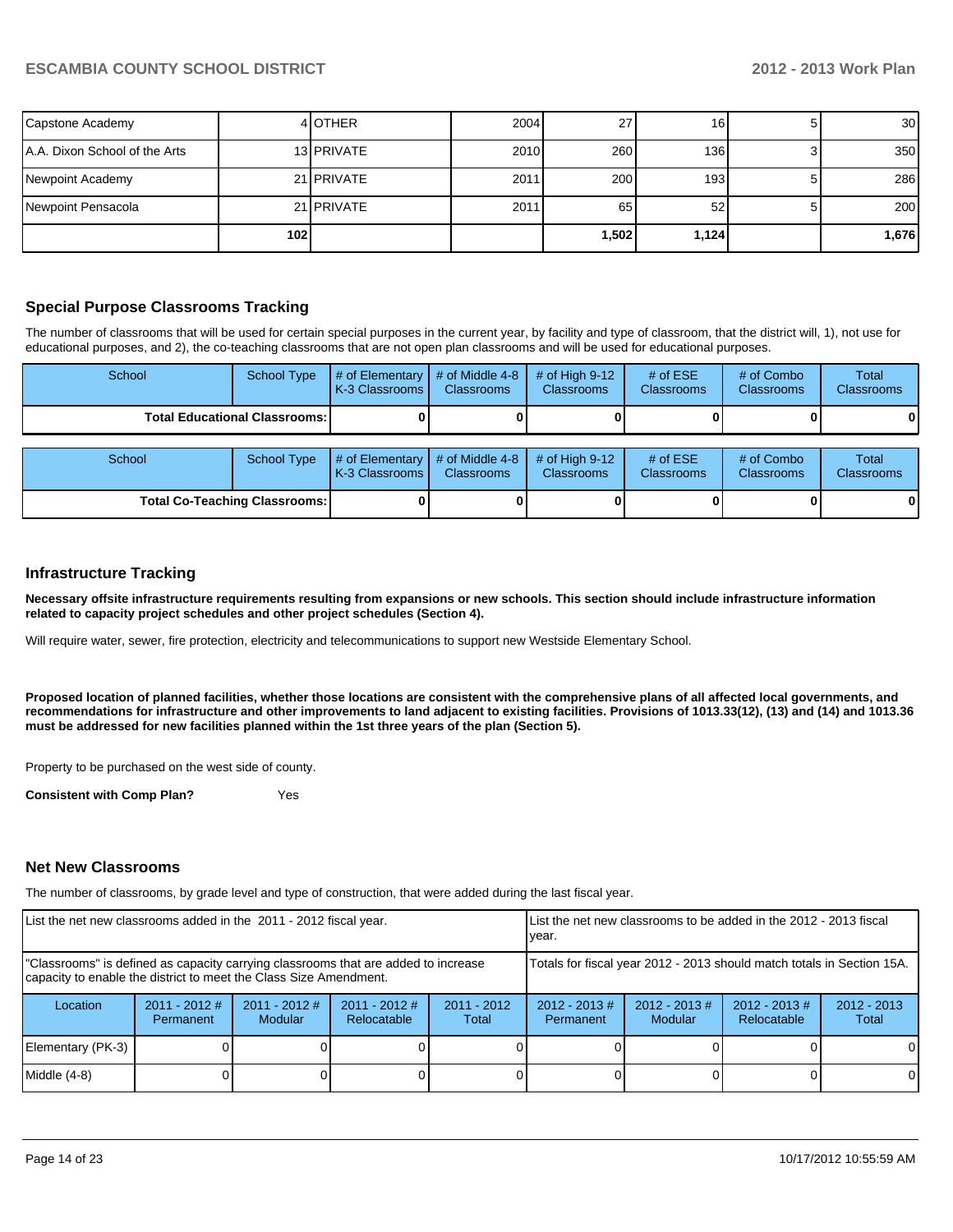| High (9-12) |  |  |  |  |
|-------------|--|--|--|--|
|             |  |  |  |  |

#### **Relocatable Student Stations**

Number of students that will be educated in relocatable units, by school, in the current year, and the projected number of students for each of the years in the workplan.

| <b>Site</b>                                                 | 2012 - 2013 | 2013 - 2014    | 2014 - 2015    | 2015 - 2016 | $2016 - 2017$  | 5 Year Average |
|-------------------------------------------------------------|-------------|----------------|----------------|-------------|----------------|----------------|
| JIM ALLEN ELEMENTARY                                        | 0           | 18             | 18             | 18          | 0              | 11             |
| <b>BELLVIEW ELEMENTARY</b>                                  | 0           | $\mathbf 0$    | 0              | $\Omega$    | $\Omega$       | $\overline{0}$ |
| <b>BELLVIEW MIDDLE</b>                                      | 154         | 154            | 154            | 154         | 154            | 154            |
| <b>BRATT ELEMENTARY</b>                                     | 0           | $\mathbf 0$    | 0              | $\Omega$    | $\Omega$       | $\overline{0}$ |
| <b>BRENTWOOD ELEMENTARY</b>                                 | 80          | 80             | 80             | 80          | 80             | 80             |
| <b>BROWN BARGE MIDDLE</b>                                   | 44          | 44             | 44             | 44          | 44             | 44             |
| BYRNEVILLE ELEMENTARY-CHARTER SCHOOL                        | 40          | 40             | 40             | 40          | 40             | 40             |
| CARVER/CENTURY K-8                                          | 0           | 0              | 0              | $\Omega$    | $\Omega$       | $\overline{0}$ |
| A V CLUBBS ALTERNATIVE                                      | 0           | $\mathbf 0$    | $\Omega$       | $\Omega$    | $\Omega$       | $\overline{0}$ |
| <b>RANSOM MIDDLE</b>                                        | 242         | 242            | 242            | 242         | 242            | 242            |
| <b>CORDOVA PARK ELEMENTARY</b>                              | 76          | 76             | 76             | 76          | $\Omega$       | 61             |
| <b>ENSLEY ELEMENTARY</b>                                    | 36          | 36             | 36             | 36          | 36             | 36             |
| <b>ESCAMBIA SENIOR HIGH</b>                                 | 49          | 49             | 49             | 49          | 49             | 49             |
| <b>IFERRY PASS ELEMENTARY</b>                               | 72          | 72             | 72             | 72          | 72             | 72             |
| <b>FERRY PASS MIDDLE</b>                                    | 0           | 0              | 0              | $\Omega$    | $\mathbf 0$    | $\overline{0}$ |
| <b>GEORGE S HALLMARK ELEMENTARY</b>                         | 0           | $\mathbf 0$    | 0              | $\Omega$    | $\mathbf 0$    | $\overline{0}$ |
| MONTCLAIR ELEMENTARY                                        | 0           | $\mathbf 0$    | 0              | $\Omega$    | $\Omega$       | $\overline{0}$ |
| MYRTLE GROVE ELEMENTARY                                     | 72          | 72             | 72             | 72          | 72             | 72             |
| <b>NAVY POINT ELEMENTARY</b>                                | 0           | $\mathbf 0$    | 0              | $\Omega$    | $\mathbf 0$    | $\overline{0}$ |
| LINCOLN PARK ELEMENTARY                                     | 0           | $\mathbf 0$    | 0              | $\Omega$    | $\mathbf 0$    | $\overline{0}$ |
| W J WOODHAM MIDDLE SCHOOL                                   | 0           | $\mathbf 0$    | 0              | 0           | $\Omega$       | $\overline{0}$ |
| GEO STONE / W FL HI SCHOOL OF ADVANCED<br><b>TECHNOLOGY</b> | 25          | 25             | 25             | 25          | 25             | 25             |
| PINE FOREST SENIOR HIGH                                     | 100         | 100            | 100            | 100         | 100            | 100            |
| LONGLEAF ELEMENTARY                                         | $\Omega$    | $\overline{0}$ | $\overline{0}$ | $\Omega$    | $\overline{0}$ | $\overline{0}$ |
| L D MCARTHUR ELEMENTARY                                     | 22          | 22             | 22             | 22          | 22             | 22             |
| <b>ESCAMBIA WESTGATE CENTER</b>                             | 10          | 10             | 10             | 10          | 10             | 10             |
| <b>BEULAH ELEMENTARY</b>                                    | 152         | 152            | 152            | 152         | 152            | 152            |
| <b>WASHINGTON SENIOR HIGH</b>                               | 50          | 50             | 50             | 50          | 50             | 50             |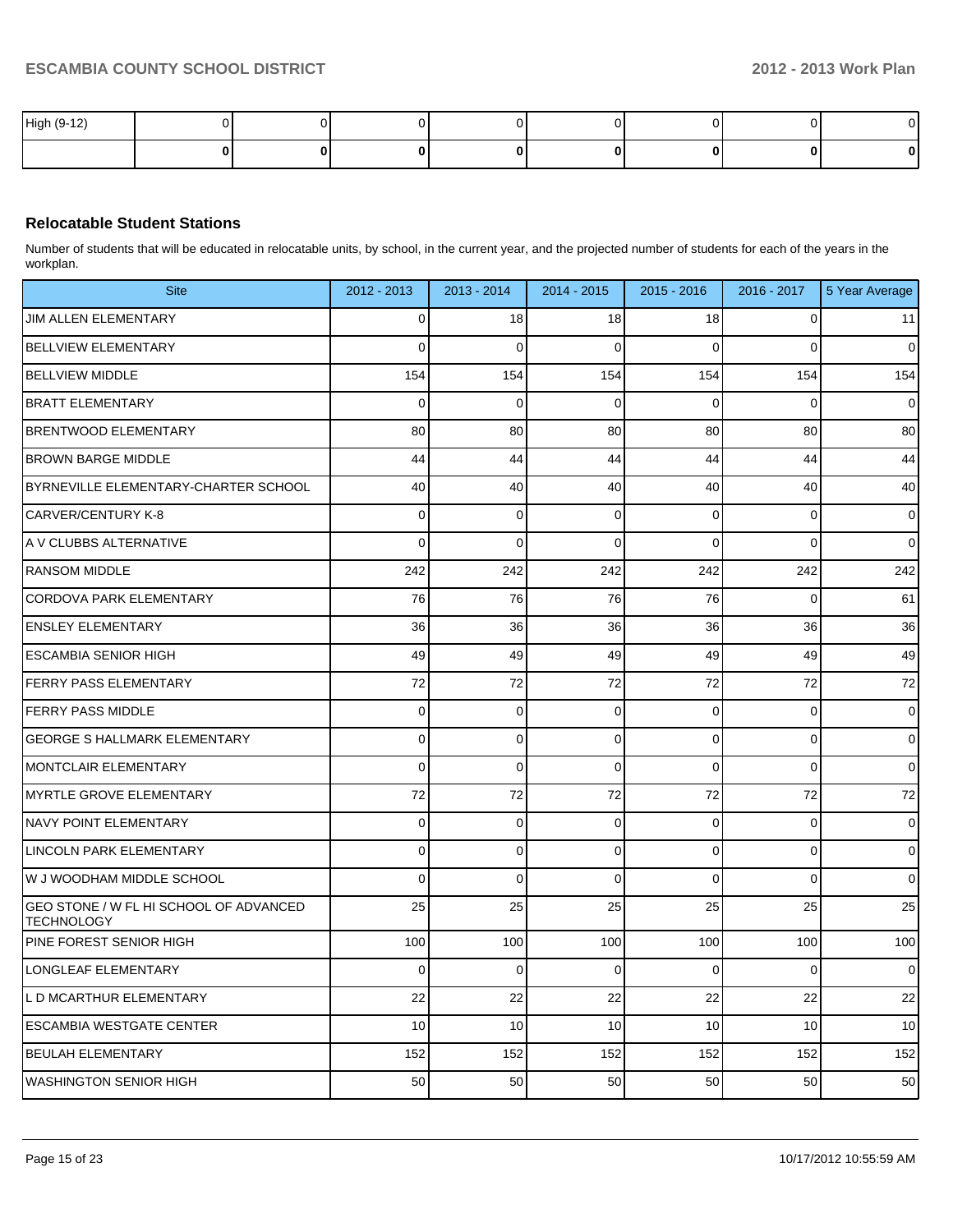| Percent in relocatables by year.                  | 6%     | 6 %    | 6 %         | 6 %            | 6 %            | 6 %            |
|---------------------------------------------------|--------|--------|-------------|----------------|----------------|----------------|
| Total number of COFTE students projected by year. | 37,492 | 37,003 | 36,678      | 36,335         | 35,984         | 36,698         |
| Total students in relocatables by year.           | 2,150  | 2,168  | 2,168       | 2,146          | 2,052          | 2,137          |
| Totals for ESCAMBIA COUNTY SCHOOL DISTRICT        |        |        |             |                |                |                |
| JOHN A GIBSON HEADSTART PROGRAM                   | 0      | 0      | $\mathbf 0$ | $\overline{0}$ | $\mathbf 0$    | $\mathbf 0$    |
| GEORGE WASHINGTON CARVER MIDDLE                   | 0      | 0      | 0           | 0              | 0              | $\mathbf 0$    |
| <b>GLOBAL LEARNING ACADEMY</b>                    | 0      | 0      | $\mathbf 0$ | 0              | $\mathbf 0$    | $\mathbf 0$    |
| BLUE ANGELS ELEMENTARY                            | 0      | 0      | $\mathbf 0$ | 0              | 0              | $\mathbf 0$    |
| N B COOK ELEMENTARY (NEW)                         | 0      | 0      | 0           | $\overline{0}$ | $\mathbf{0}$   | $\mathbf 0$    |
| <b>ESEAL CENTER</b>                               | 0      | 0      | $\mathbf 0$ | $\overline{0}$ | $\mathbf 0$    | $\mathbf 0$    |
| MCMILLAN PRE-K CENTER                             | 0      | 0      | $\Omega$    | 0              | 0              | $\overline{0}$ |
| SPENCER BIBBS ELEMENTARY                          | 0      | 0      | $\Omega$    | 0              | $\mathbf 0$    | $\mathbf 0$    |
| JUDY ANDREWS SCHOOL                               | 0      | 0      | 0           | 0              | $\mathbf 0$    | $\mathbf 0$    |
| <b>ALLIE YNIESTRA ELEMENTARY</b>                  | 0      | 0      | $\Omega$    | $\overline{0}$ | $\mathbf 0$    | $\overline{0}$ |
| <b>REINHARDT HOLM ELEMENTARY</b>                  | 0      | 0      | $\Omega$    | 0              | 0              | $\mathbf 0$    |
| J H WORKMAN MIDDLE                                | 22     | 22     | 22          | 22             | 22             | 22             |
| <b>WEST PENSACOLA ELEMENTARY</b>                  | 18     | 18     | 18          | 18             | 18             | 18             |
| C A WEIS ELEMENTARY                               | 0      | 0      | $\Omega$    | 0              | $\overline{0}$ | $\overline{0}$ |
| <b>WARRINGTON MIDDLE</b>                          | 0      | 0      | $\Omega$    | 0              | 0              | $\mathbf 0$    |
| <b>WARRINGTON ELEMENTARY</b>                      | 167    | 167    | 167         | 167            | 167            | 167            |
| <b>ERNEST WARD MIDDLE</b>                         | 22     | 22     | 22          | 0              | $\overline{0}$ | 13             |
| <b>J M TATE SENIOR HIGH</b>                       | 25     | 25     | 25          | 25             | 25             | 25             |
| A K SUTER ELEMENTARY                              | 0      | 0      | $\Omega$    | 0              | 0              | $\overline{0}$ |
| <b>SHERWOOD ELEMENTARY</b>                        | 0      | 0      | $\Omega$    | $\overline{0}$ | $\mathbf 0$    | $\overline{0}$ |
| O J SEMMES ELEMENTARY                             | 0      | 0      | $\Omega$    | 0              | 0              | $\mathbf 0$    |
| <b>SCENIC HEIGHTS ELEMENTARY</b>                  | 28     | 28     | 28          | 28             | 28             | 28             |
| PLEASANT GROVE ELEMENTARY                         | 54     | 54     | 54          | 54             | 54             | 54             |
| PINE MEADOW ELEMENTARY                            | 80     | 80     | 80          | 80             | 80             | 80             |
| PENSACOLA SENIOR HIGH                             | 0      | 0      | $\Omega$    | 0              | $\overline{0}$ | $\overline{0}$ |
| OAKCREST ELEMENTARY                               | 0      | 0      | $\Omega$    | 0              | $\overline{0}$ | $\mathbf 0$    |
| <b>HELLEN CARO ELEMENTARY</b>                     | 150    | 150    | 150         | 150            | 150            | 150            |
| <b>MOLINO PARK ELEMENTARY</b>                     | 0      | 0      | $\Omega$    | 0              | $\overline{0}$ | $\overline{0}$ |
| <b>NORTHVIEW SENIOR HIGH</b>                      | 0      | 0      | $\Omega$    | 0              | 0              | $\mathbf 0$    |
| JIM C BAILEY MIDDLE                               | 208    | 208    | 208         | 208            | 208            | 208            |
| R C LIPSCOMB ELEMENTARY                           | 152    | 152    | 152         | 152            | 152            | 152            |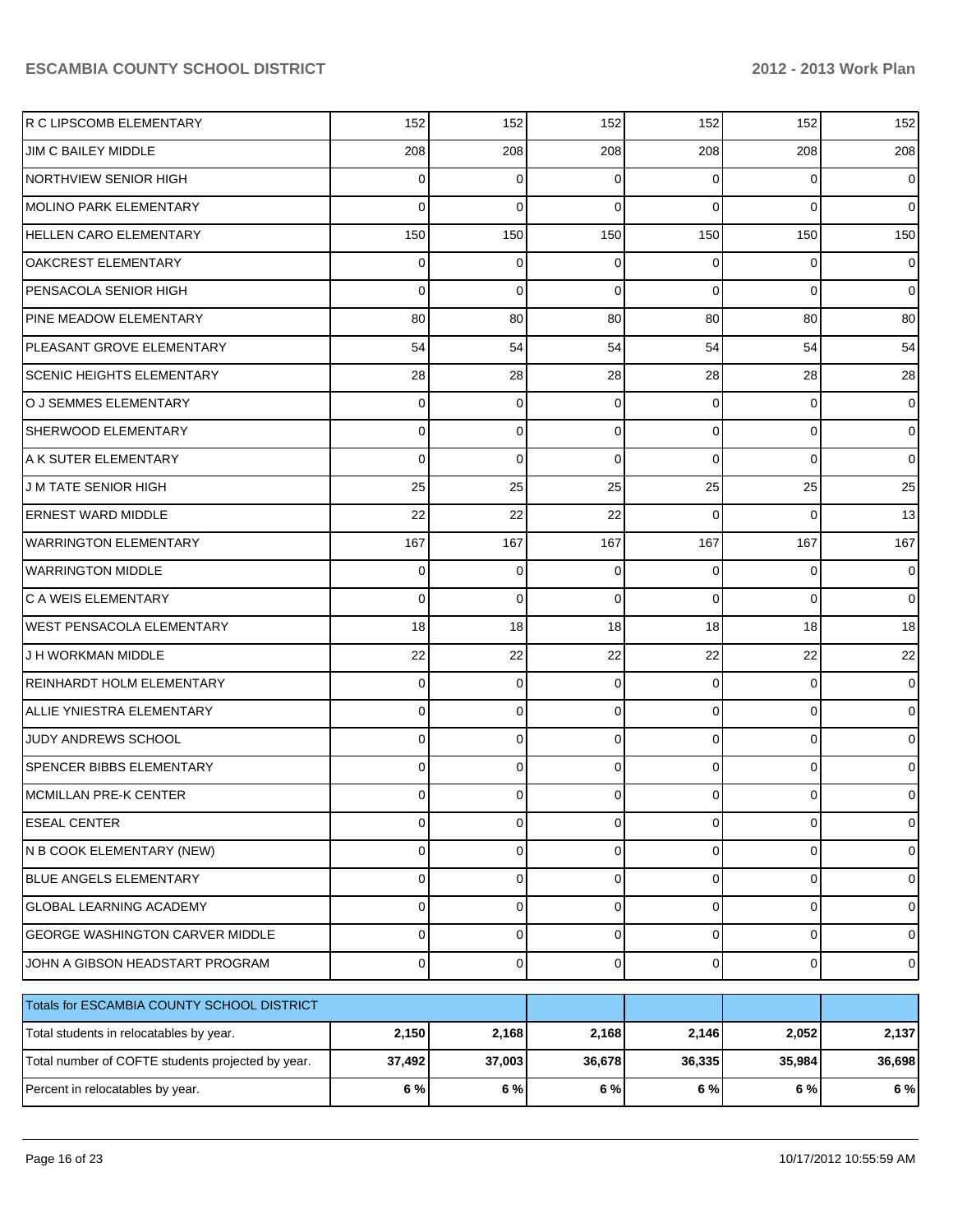#### **Leased Facilities Tracking**

Exising leased facilities and plans for the acquisition of leased facilities, including the number of classrooms and student stations, as reported in the educational plant survey, that are planned in that location at the end of the five year workplan.

| Location                             | # of Leased<br>Classrooms 2012 -<br>2013 | <b>FISH Student</b><br><b>Stations</b> | Owner | # of Leased<br>Classrooms 2016 -<br>2017 | <b>FISH Student</b><br><b>Stations</b> |
|--------------------------------------|------------------------------------------|----------------------------------------|-------|------------------------------------------|----------------------------------------|
| <b>BROWN BARGE MIDDLE</b>            | $\Omega$                                 | $\Omega$                               |       | 0                                        | 0                                      |
| BYRNEVILLE ELEMENTARY-CHARTER SCHOOL | $\Omega$                                 | $\Omega$                               |       | 0                                        | 0                                      |
| <b>CARVER/CENTURY K-8</b>            | $\Omega$                                 | $\Omega$                               |       | 0                                        | 0                                      |
| A V CLUBBS ALTERNATIVE               | $\Omega$                                 | $\Omega$                               |       | 0                                        | 0                                      |
| <b>RANSOM MIDDLE</b>                 | $\Omega$                                 | $\Omega$                               |       | 0                                        | 0                                      |
| <b>CORDOVA PARK ELEMENTARY</b>       | $\Omega$                                 | $\Omega$                               |       | 0                                        | $\overline{0}$                         |
| <b>ENSLEY ELEMENTARY</b>             | $\Omega$                                 | $\Omega$                               |       | 0                                        | 0                                      |
| <b>ESCAMBIA SENIOR HIGH</b>          | $\Omega$                                 | $\Omega$                               |       | 0                                        | $\overline{0}$                         |
| <b>FERRY PASS ELEMENTARY</b>         | $\Omega$                                 | $\Omega$                               |       | 0                                        | 0                                      |
| <b>FERRY PASS MIDDLE</b>             | $\Omega$                                 | $\Omega$                               |       | 0                                        | 0                                      |
| <b>GEORGE S HALLMARK ELEMENTARY</b>  | $\Omega$                                 | $\Omega$                               |       | 0                                        | 0                                      |
| <b>MONTCLAIR ELEMENTARY</b>          | $\Omega$                                 | $\Omega$                               |       | 0                                        | $\overline{0}$                         |
| <b>MYRTLE GROVE ELEMENTARY</b>       | $\Omega$                                 | ∩                                      |       | 0                                        | 0                                      |
| <b>NAVY POINT ELEMENTARY</b>         | $\Omega$                                 | $\Omega$                               |       | 0                                        | $\overline{0}$                         |
| <b>OAKCREST ELEMENTARY</b>           | $\Omega$                                 | $\Omega$                               |       | 0                                        | 0                                      |
| PENSACOLA SENIOR HIGH                | $\Omega$                                 | $\Omega$                               |       | 0                                        | $\overline{0}$                         |
| PINE MEADOW ELEMENTARY               | $\Omega$                                 | $\Omega$                               |       | 0                                        | 0                                      |
| PLEASANT GROVE ELEMENTARY            | $\Omega$                                 | $\Omega$                               |       | 0                                        | 0                                      |
| <b>SCENIC HEIGHTS ELEMENTARY</b>     | $\Omega$                                 | $\Omega$                               |       | 0                                        | $\overline{0}$                         |
| O J SEMMES ELEMENTARY                | $\Omega$                                 | $\Omega$                               |       | 0                                        | $\overline{0}$                         |
| SHERWOOD ELEMENTARY                  | $\Omega$                                 | $\Omega$                               |       | 0                                        | 0                                      |
| A K SUTER ELEMENTARY                 | $\Omega$                                 | $\Omega$                               |       | 0                                        | 0                                      |
| <b>JM TATE SENIOR HIGH</b>           | 0                                        |                                        |       |                                          | 0                                      |
| <b>ERNEST WARD MIDDLE</b>            | $\mathbf 0$                              | 0                                      |       | 0                                        | $\overline{0}$                         |
| <b>WARRINGTON ELEMENTARY</b>         | $\mathbf 0$                              | $\mathbf 0$                            |       | 0                                        | $\overline{0}$                         |
| <b>WARRINGTON MIDDLE</b>             | $\mathbf 0$                              | $\Omega$                               |       | 0                                        | $\overline{0}$                         |
| C A WEIS ELEMENTARY                  | $\mathbf 0$                              | 0                                      |       | 0                                        | $\overline{0}$                         |
| <b>WEST PENSACOLA ELEMENTARY</b>     | $\mathbf 0$                              | $\Omega$                               |       | 0                                        | $\overline{0}$                         |
| J H WORKMAN MIDDLE                   | $\mathbf 0$                              | $\mathbf 0$                            |       | 0                                        | $\overline{0}$                         |
| REINHARDT HOLM ELEMENTARY            | $\mathbf 0$                              | 0                                      |       | 0                                        | $\mathbf 0$                            |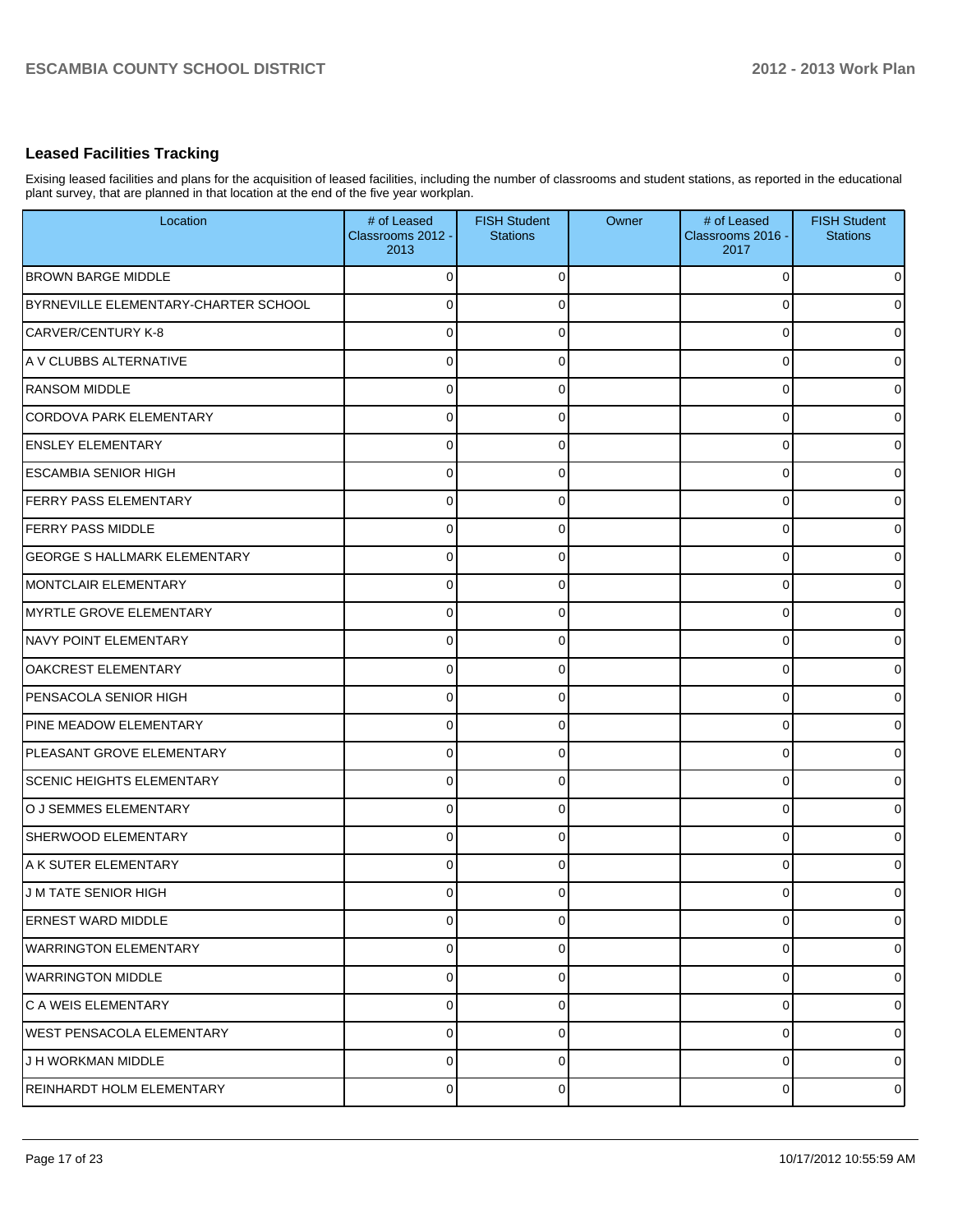| ALLIE YNIESTRA ELEMENTARY                                   | $\Omega$       | 0 | 0              |   |
|-------------------------------------------------------------|----------------|---|----------------|---|
| JUDY ANDREWS SCHOOL                                         | 0              | 0 | 0              |   |
| <b>SPENCER BIBBS ELEMENTARY</b>                             | 0              |   | 0              |   |
| <b>MCMILLAN PRE-K CENTER</b>                                | 0              | 0 | 0              |   |
| LINCOLN PARK ELEMENTARY                                     | 0              |   | 0              |   |
| W J WOODHAM MIDDLE SCHOOL                                   | 0              | 0 | 0              |   |
| GEO STONE / W FL HI SCHOOL OF ADVANCED<br><b>TECHNOLOGY</b> | ⋂              |   | 0              |   |
| PINE FOREST SENIOR HIGH                                     | $\mathbf 0$    | 0 | 0              |   |
| LONGLEAF ELEMENTARY                                         | 0              | 0 | 0              | 0 |
| L D MCARTHUR ELEMENTARY                                     | $\mathbf 0$    | 0 | 0              |   |
| <b>ESCAMBIA WESTGATE CENTER</b>                             | 0              | 0 | 0              | 0 |
| <b>BEULAH ELEMENTARY</b>                                    | $\mathbf 0$    | 0 | 0              |   |
| IWASHINGTON SENIOR HIGH                                     | 0              | 0 | 0              | 0 |
| R C LIPSCOMB ELEMENTARY                                     | $\mathbf 0$    | 0 | 0              |   |
| JIM C BAILEY MIDDLE                                         | 0              | 0 | 0              | 0 |
| <b>NORTHVIEW SENIOR HIGH</b>                                | $\mathbf 0$    | 0 | 0              |   |
| <b>ESEAL CENTER</b>                                         | 0              | 0 | 0              | 0 |
| N B COOK ELEMENTARY (NEW)                                   | $\mathbf 0$    | 0 | 0              |   |
| BLUE ANGELS ELEMENTARY                                      | 0              | 0 | 0              | 0 |
| MOLINO PARK ELEMENTARY                                      | $\mathbf 0$    | 0 | 0              |   |
| <b>GLOBAL LEARNING ACADEMY</b>                              | 0              | 0 | 0              | 0 |
| <b>HELLEN CARO ELEMENTARY</b>                               | $\mathbf 0$    | 0 | 0              |   |
| JIM ALLEN ELEMENTARY                                        | 0              | 0 | 0              | 0 |
| <b>BELLVIEW ELEMENTARY</b>                                  | $\Omega$       | 0 | 0              |   |
| <b>BELLVIEW MIDDLE</b>                                      | 0              | 0 | 0              | 0 |
| <b>BRATT ELEMENTARY</b>                                     | 0              | 0 | 0              | 0 |
| <b>BRENTWOOD ELEMENTARY</b>                                 | $\overline{0}$ | 0 | $\overline{0}$ | 0 |
| <b>GEORGE WASHINGTON CARVER MIDDLE</b>                      | $\mathbf 0$    | 0 | $\overline{0}$ | 0 |
| JOHN A GIBSON HEADSTART PROGRAM                             | $\mathbf 0$    | 0 | 0              | 0 |
|                                                             | $\mathbf 0$    | 0 | $\bf{0}$       | 0 |

### **Failed Standard Relocatable Tracking**

Relocatable units currently reported by school, from FISH, and the number of relocatable units identified as 'Failed Standards'.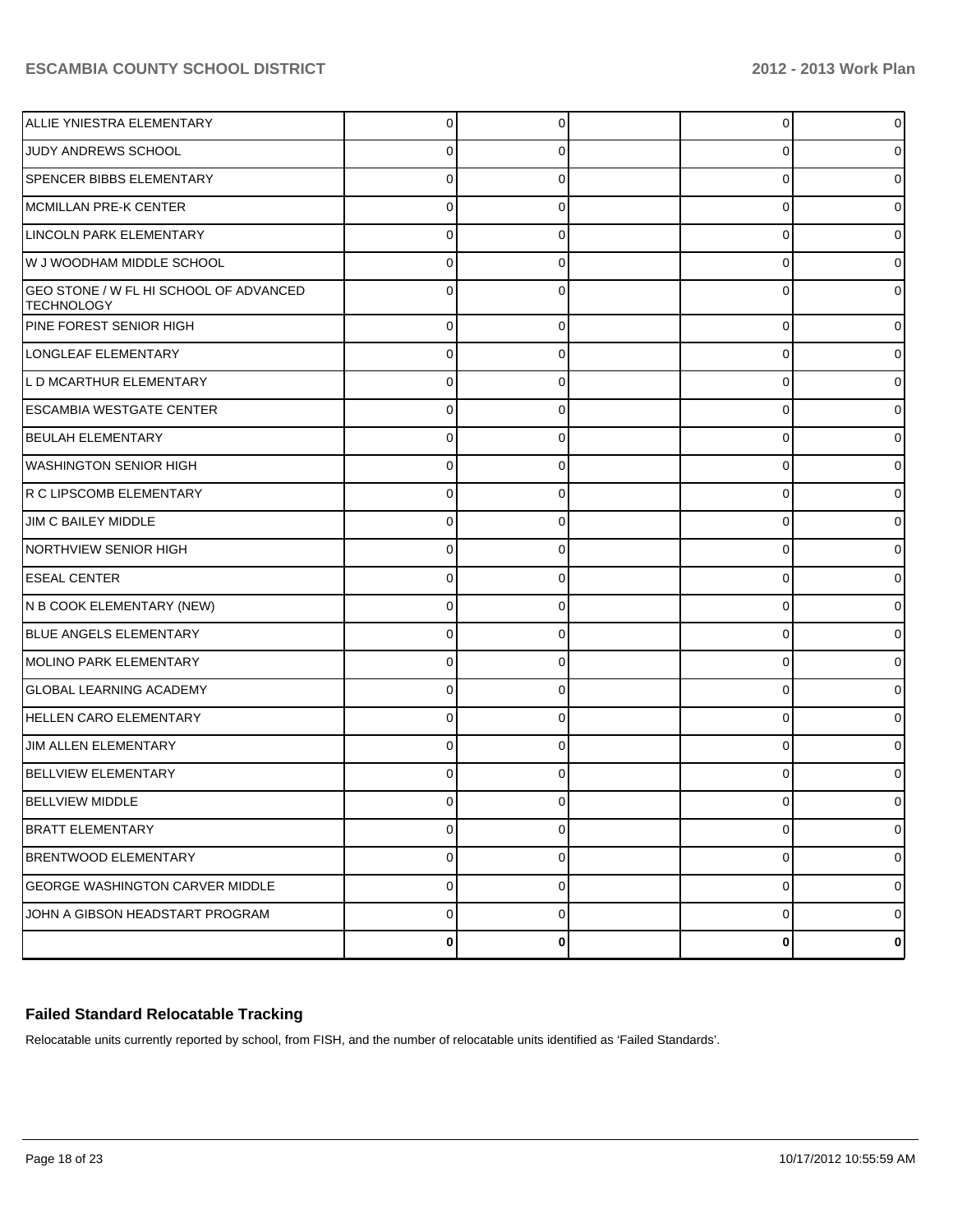Nothing reported for this section.

## **Planning**

#### **Class Size Reduction Planning**

**Plans approved by the school board that reduce the need for permanent student stations such as acceptable school capacity levels, redistricting, busing, year-round schools, charter schools, magnet schools, public-private partnerships, multitrack scheduling, grade level organization, block scheduling, or other alternatives.**

The School District of Escambia County has taken steps to address class-size reduction issues that include:

Closing near or over-capacity schools to transfers Redistricting attendance zones Approving charter contracts as appropriate Establishing magnet programs in under-utilized sites Establishing our own virtual academy Increasing dual enrollment options

#### **School Closure Planning**

**Plans for the closure of any school, including plans for disposition of the facility or usage of facility space, and anticipated revenues.**

No plans for closure at this time.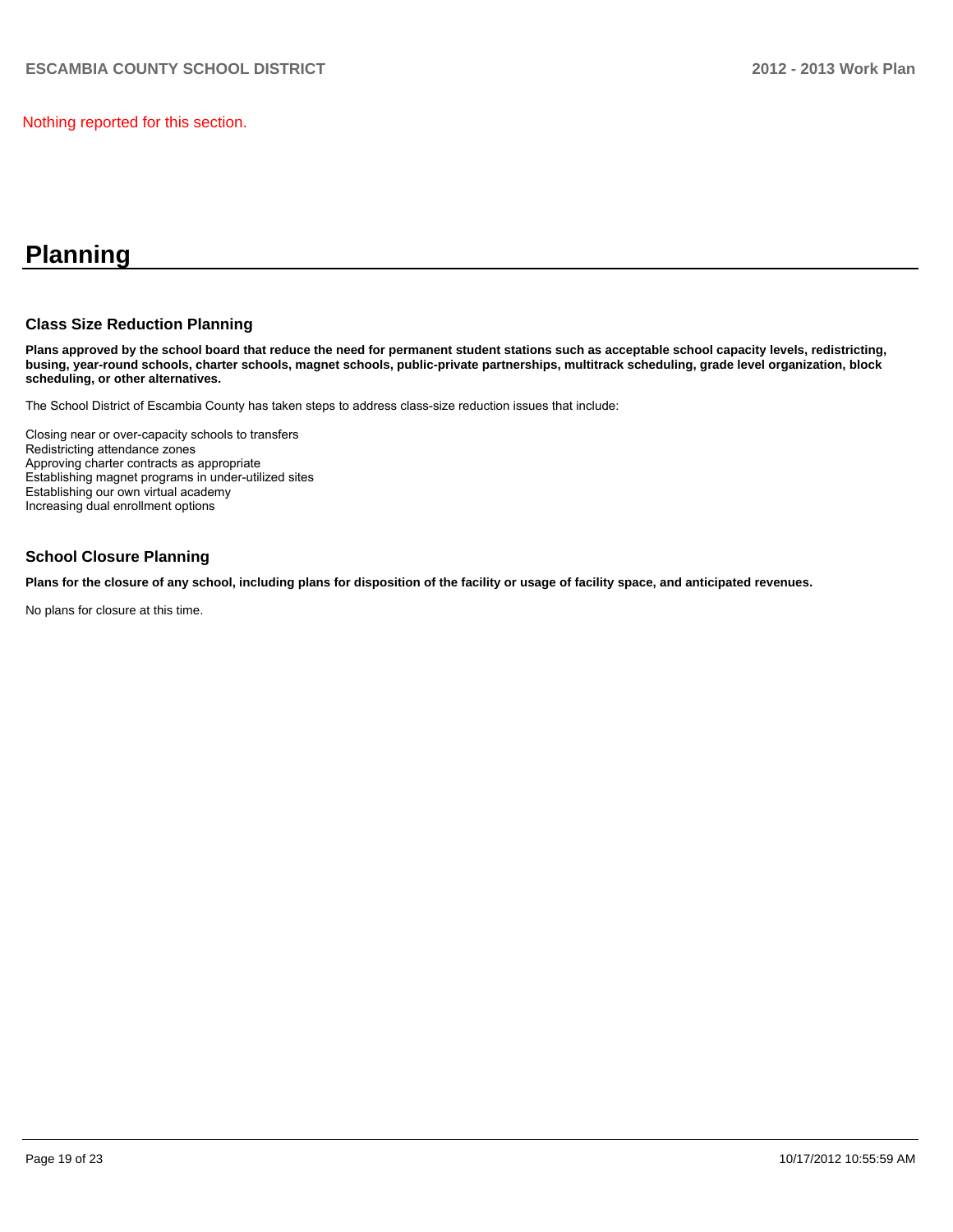Five Year Survey - Ten Year Capacity **10/17/2012** ESCAMBIA COUNTY SCHOOL DISTRICT

**Schedule of capital outlay projects projected to ensure the availability of satisfactory student stations for the projected student enrollment in K - 12 programs for the future 5 years beyond the 5-year district facilities work program.**

No items meet the criteria.

Five Year Survey - Ten Year Infrastructure **10/17/2012** ESCAMBIA COUNTY SCHOOL DISTRICT

**Proposed Location of Planned New, Remodeled, or New Additions to Facilities in 6 thru 10 out years (Section 28).**

Not Specified

**Plans for closure of any school, including plans for disposition of the facility or usage of facility space, and anticipated revenues in the 6 thru 10 out years (Section 29).**

Not Specified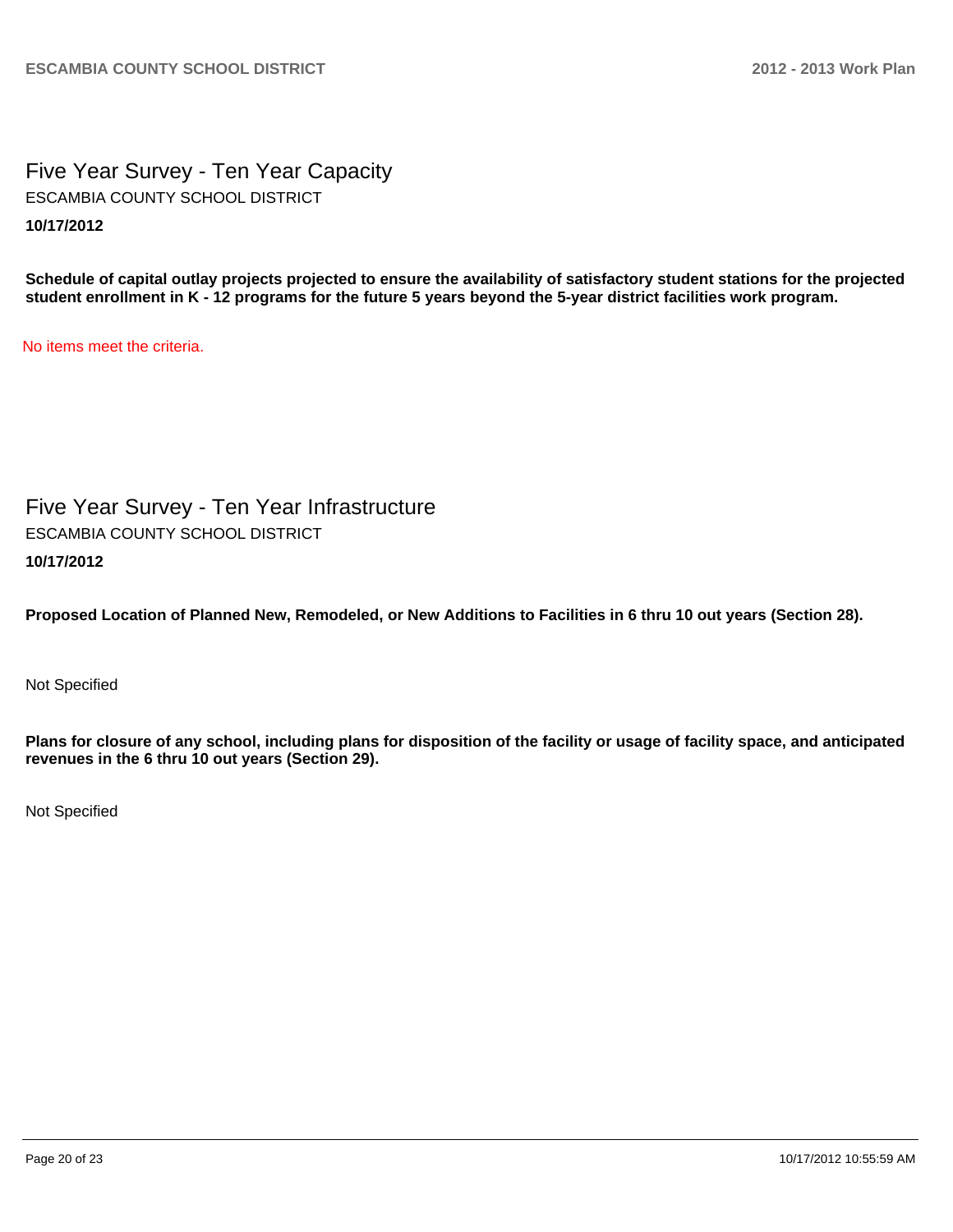Five Year Survey - Ten Year Maintenance **10/17/2012** ESCAMBIA COUNTY SCHOOL DISTRICT

**District projects and locations regarding the projected need for major renovation, repair, and maintenance projects within the district in years 6 - 10 beyond the projects plans detailed in the five years covered by the work plan.**

No items match the criteria.

## Five Year Survey - Ten Year Utilization

ESCAMBIA COUNTY SCHOOL DISTRICT

**10/17/2012**

**Schedule of planned capital outlay projects identifying the standard grade groupings, capacities, and planned utilization rates of future educational facilities of the district for both permanent and relocatable facilities.**

| <b>Grade Level</b><br><b>Projections</b> | <b>FISH Student</b><br><b>Stations</b> | <b>Actual FISH</b><br>Capacity | Actual<br><b>COFTE</b> | Actual<br><b>Utilization</b> | Actual new<br><b>Student</b><br>Capacity to be<br>added/remove | Projected<br><b>COFTE</b> | Projected<br><b>Utilization</b> |
|------------------------------------------|----------------------------------------|--------------------------------|------------------------|------------------------------|----------------------------------------------------------------|---------------------------|---------------------------------|
| Elementary -<br>District Totals          | 24,611                                 | 24,611                         | 18,581.71              | 75.50 %                      |                                                                |                           | 0.00 %                          |
| Middle - District<br>Totals              | 12,474                                 | 11,224                         | 8,836.85               | 78.73%                       |                                                                |                           | 0.00%                           |
| High - District<br>Totals                | 11,425                                 | 10,752                         | 9,344.93               | 86.91 %                      |                                                                |                           | 0.00%                           |
| Other - ESE, etc                         | 5,552                                  | 3,530                          | 1,932.98               | 54.76 %                      |                                                                |                           | 0.00%                           |
|                                          | 54,062                                 | 50,117                         | 38,696.47              | 77.21 %                      |                                                                |                           | 0.00%                           |

**Combination schools are included with the middle schools for student stations, capacity, COFTE and utilization purposes because these facilities all have a 90% utilization factor. Use this space to explain or define the grade groupings for combination schools.**

No comments to report.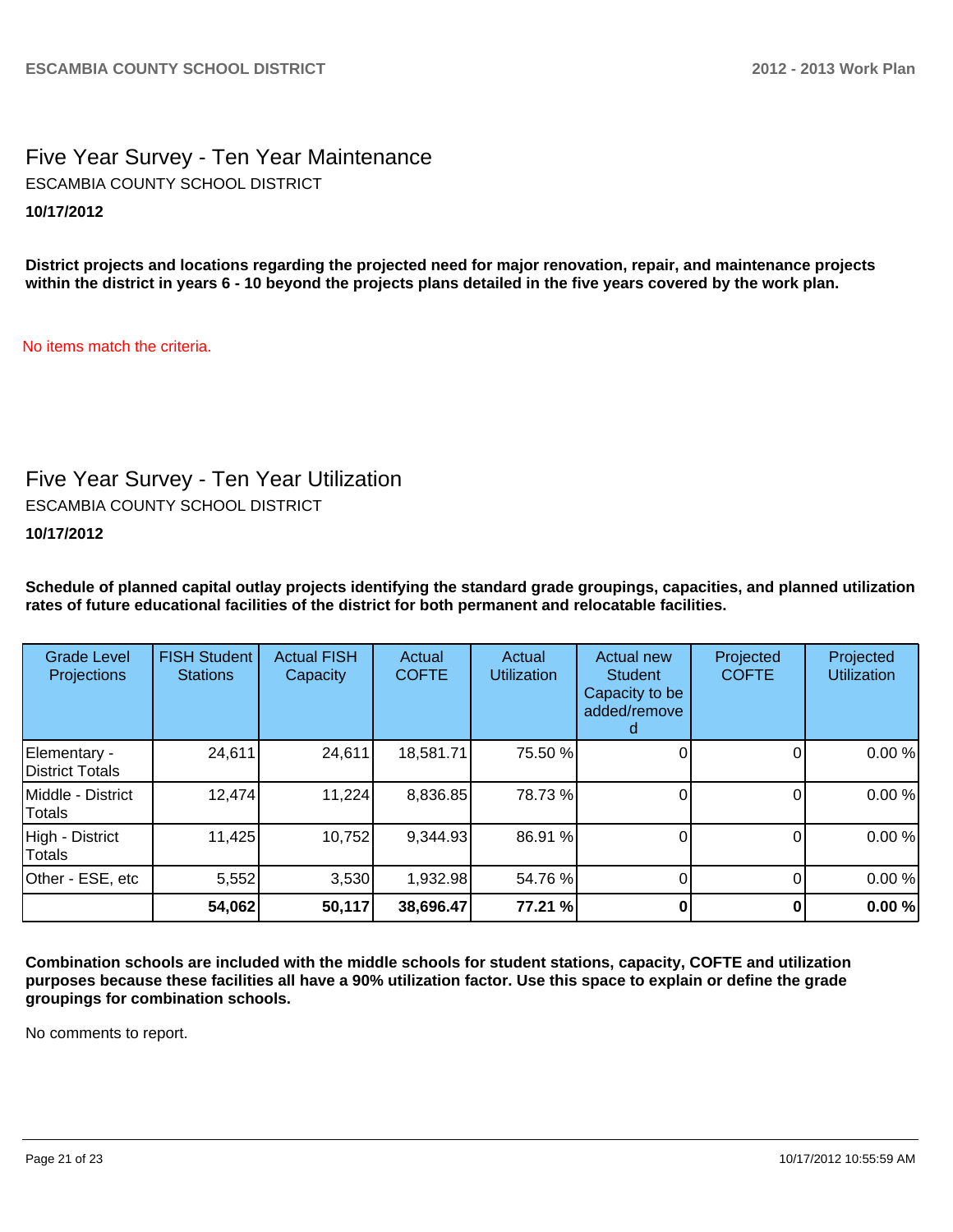Five Year Survey - Twenty Year Capacity **10/17/2012** ESCAMBIA COUNTY SCHOOL DISTRICT

**Schedule of capital outlay projects projected to ensure the availability of satisfactory student stations for the projected student enrollment in K - 12 programs for the future 11 - 20 years beyond the 5-year district facilities work program.**

No items match the criteria.

Five Year Survey - Twenty Year Infrastructure ESCAMBIA COUNTY SCHOOL DISTRICT

**10/17/2012**

**Proposed Location of Planned New, Remodeled, or New Additions to Facilities in the 11 through 20 out years (Section 28).**

Not Specified

**Plans for closure of any school, including plans for disposition of the facility or usage of facility space, and anticipated revenues in the 11 through 20 out years (Section 29).**

Not Specified